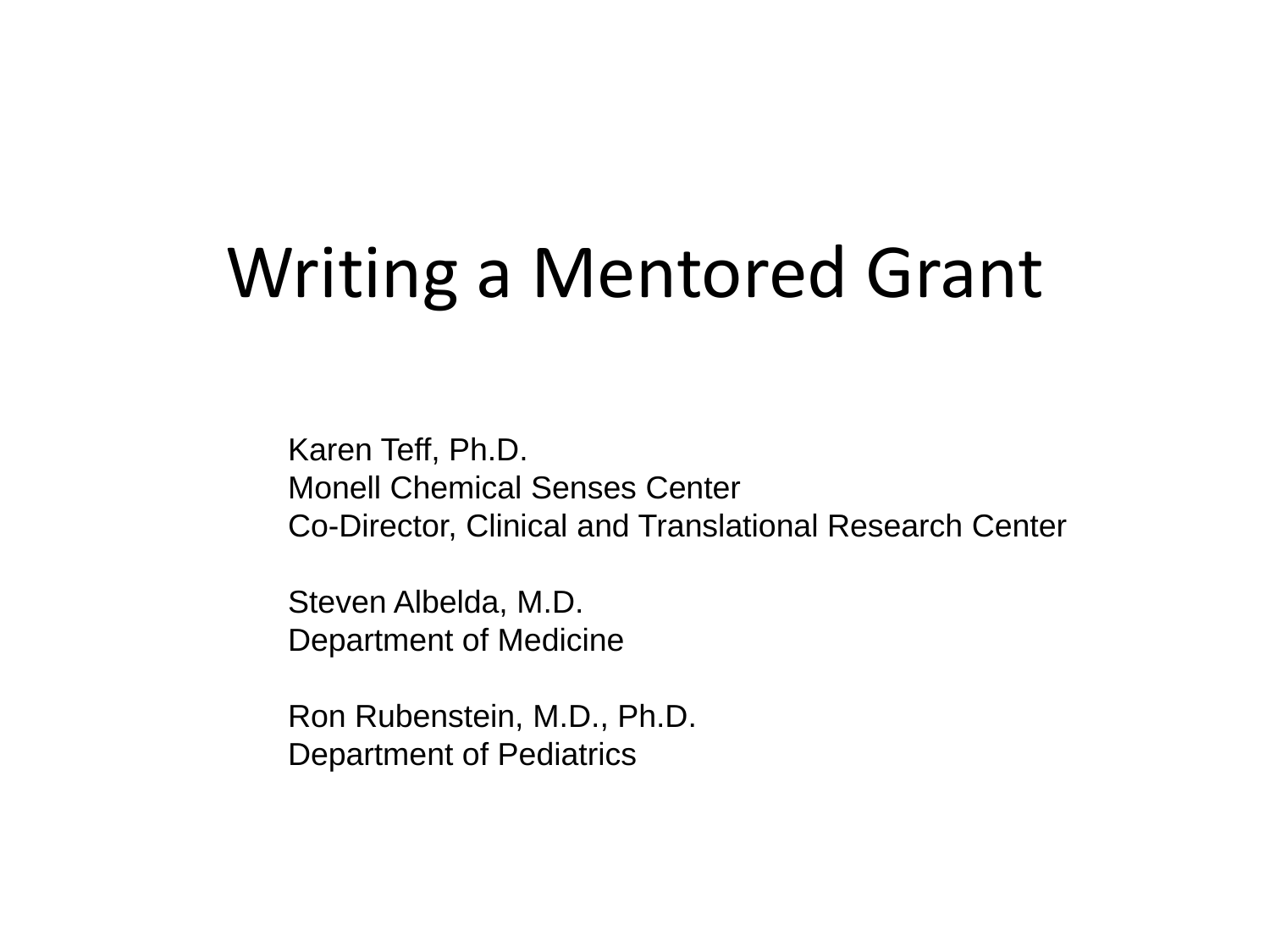## Getting Started

- Read the Program Announcement of the grant mechanism
- Understand the components of the grant you need to address: Application receipt dates, Deadlines, Review dates, Eligibility, Provisions, Review Criteria, Policy requirements, Contact information
- Decide on your research strategy
	- Hypothesis/experiments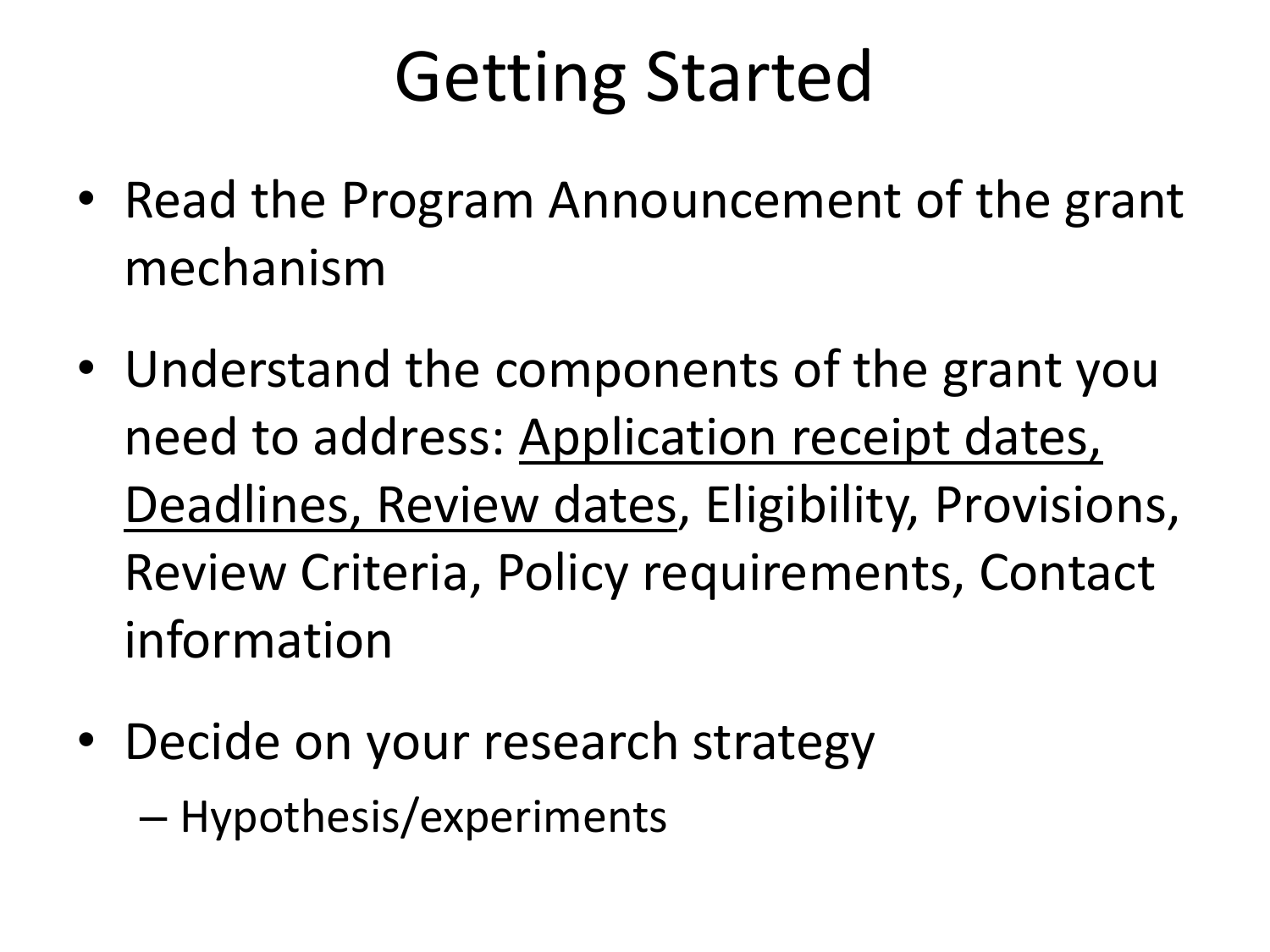### Pathway to Scientific Independence

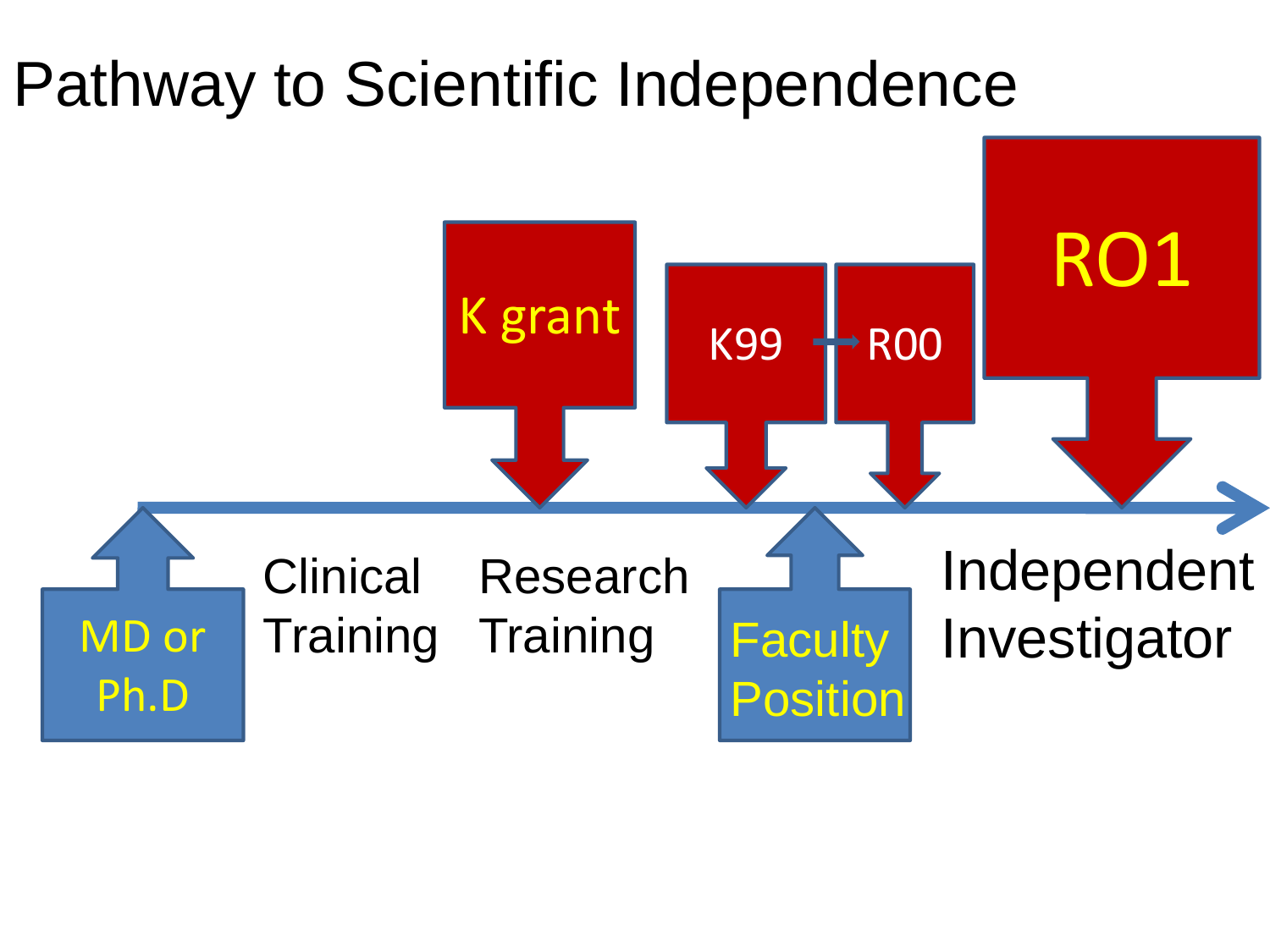## Types of Mentored Career Development Awards

- There are a number of different mentored K awards that individuals with a research or health professional doctorate should consider.
- Most of these awards support individuals *after* they have completed training and are transitioning to a faculty position.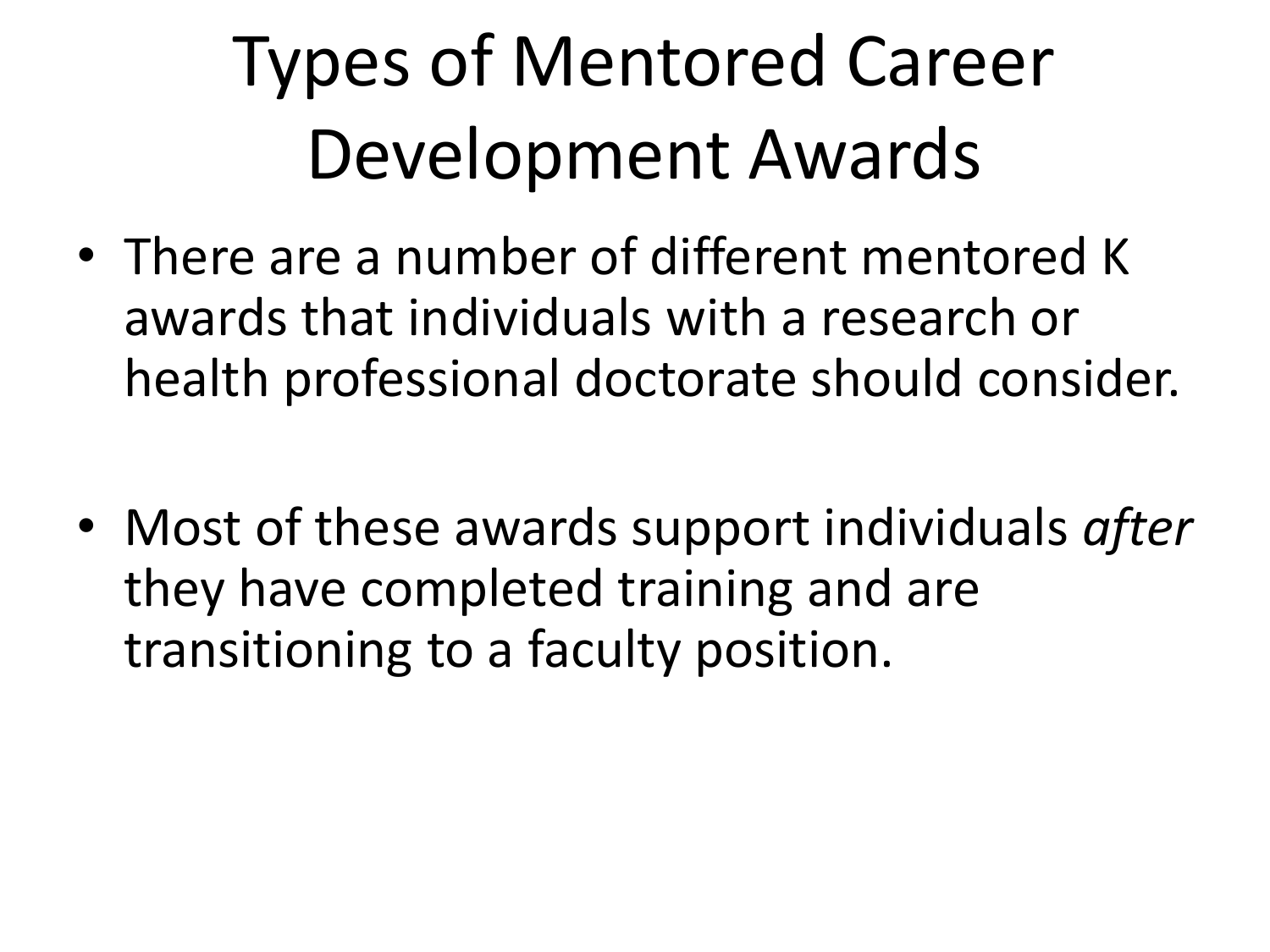## General Tips on Mentored K Awards

- *The intent* of the mentored K award.
	- To help promising new investigators achieve research independence (i.e., to compete successfully for *R01 funding*).
	- Therefore, preparing for the R01 grant application you will submit at the end of the K award should be the *organizing principle* of the K grant application.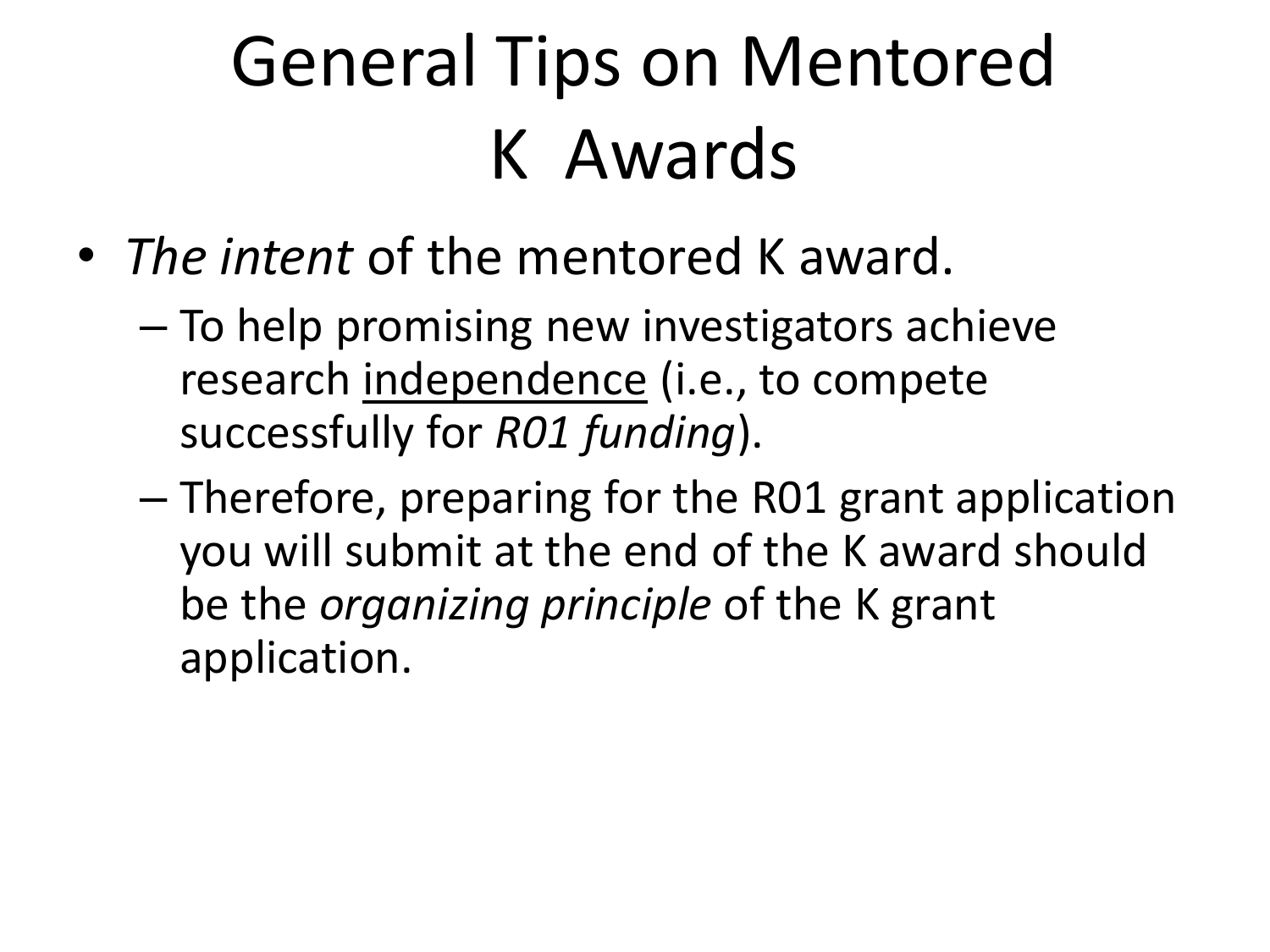### Different K grants

• Training grants (K grants differ between institutes, check PA!!!)

| KO1:      | Ph.D. (specific to Institute)    |
|-----------|----------------------------------|
| KO8:      | <b>Clinical Degree</b>           |
| K23:      | <b>Patient-Oriented Research</b> |
| K99/R100: | (Only training grant doesn't     |
|           | require citizenship)             |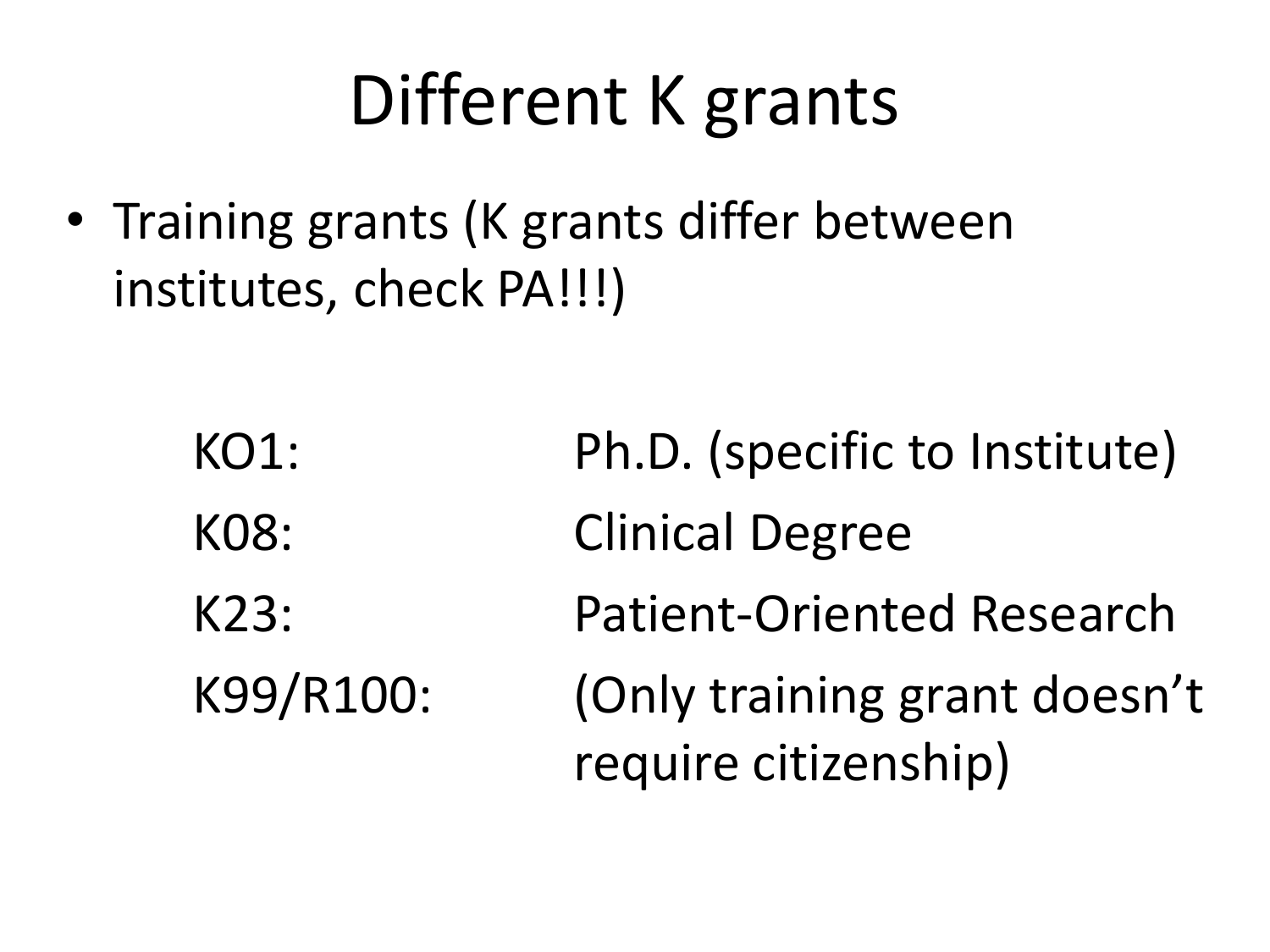## Key Features of Mentored K Awards

- $3 5$  years in length
- Provide substantial salary support but limited research funding.
- Contain both a training plan *and* a research plan.
- Includes a team of mentors, co-mentors, advisors, etc.
- Goal: transition to research "independence".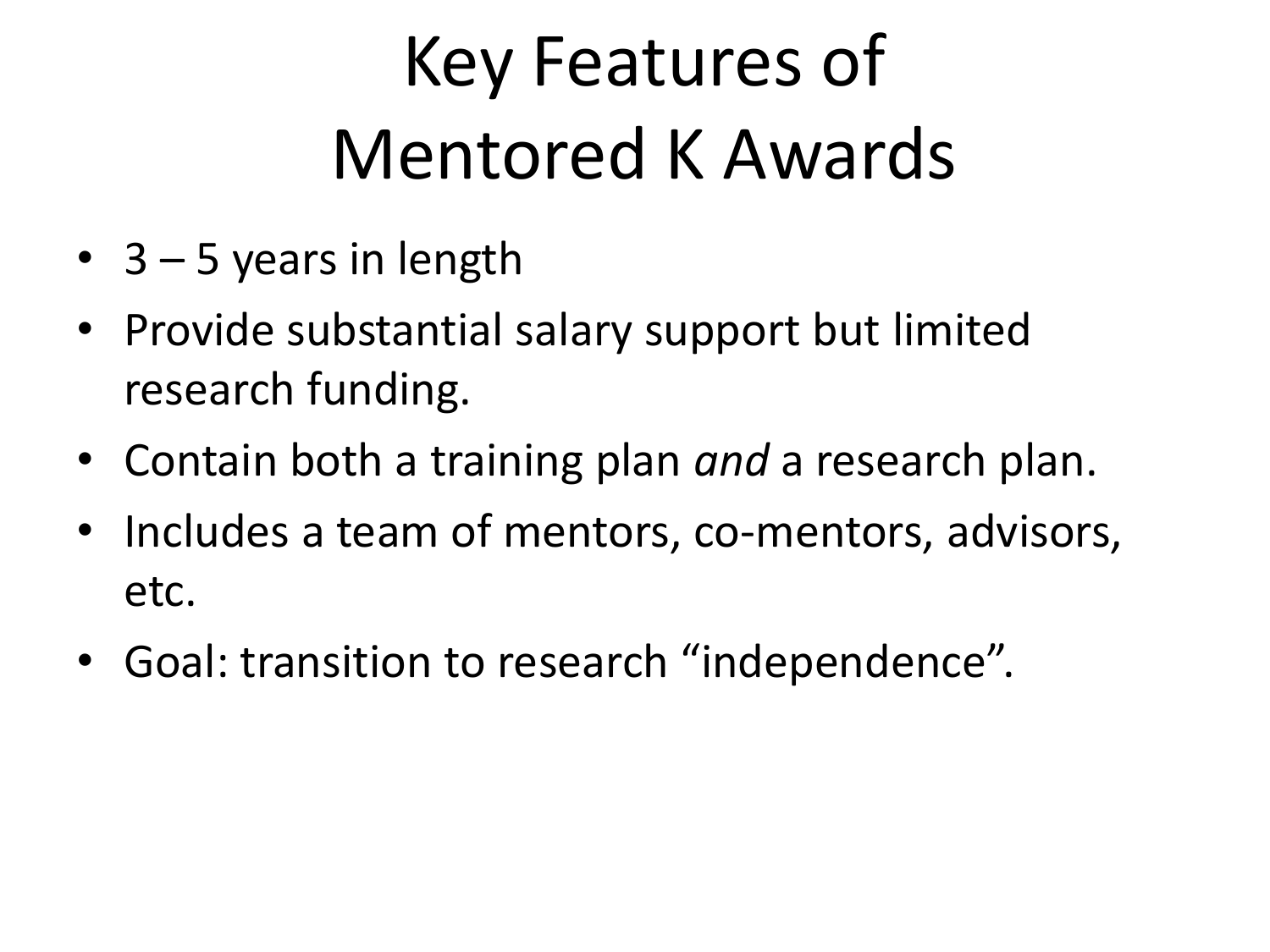### Funds associated with K grants

| <b>Amount of</b><br><b>Funding</b> | <b>K01</b> | <b>K08</b> | K23      |
|------------------------------------|------------|------------|----------|
| per year                           |            |            |          |
| <b>Salary</b>                      | \$50K -    | $$75K -$   | \$75K -  |
| Support                            | \$150K     | \$105K     | \$180K   |
|                                    | (\$75K)    | (\$75K)    | (\$75K)  |
| Research/                          | \$20K -    | \$20K -    | $$25K -$ |
| Training                           | \$50K      | \$90K      | \$50K    |
|                                    | (\$25K)    | \$25K)     | (\$25K)  |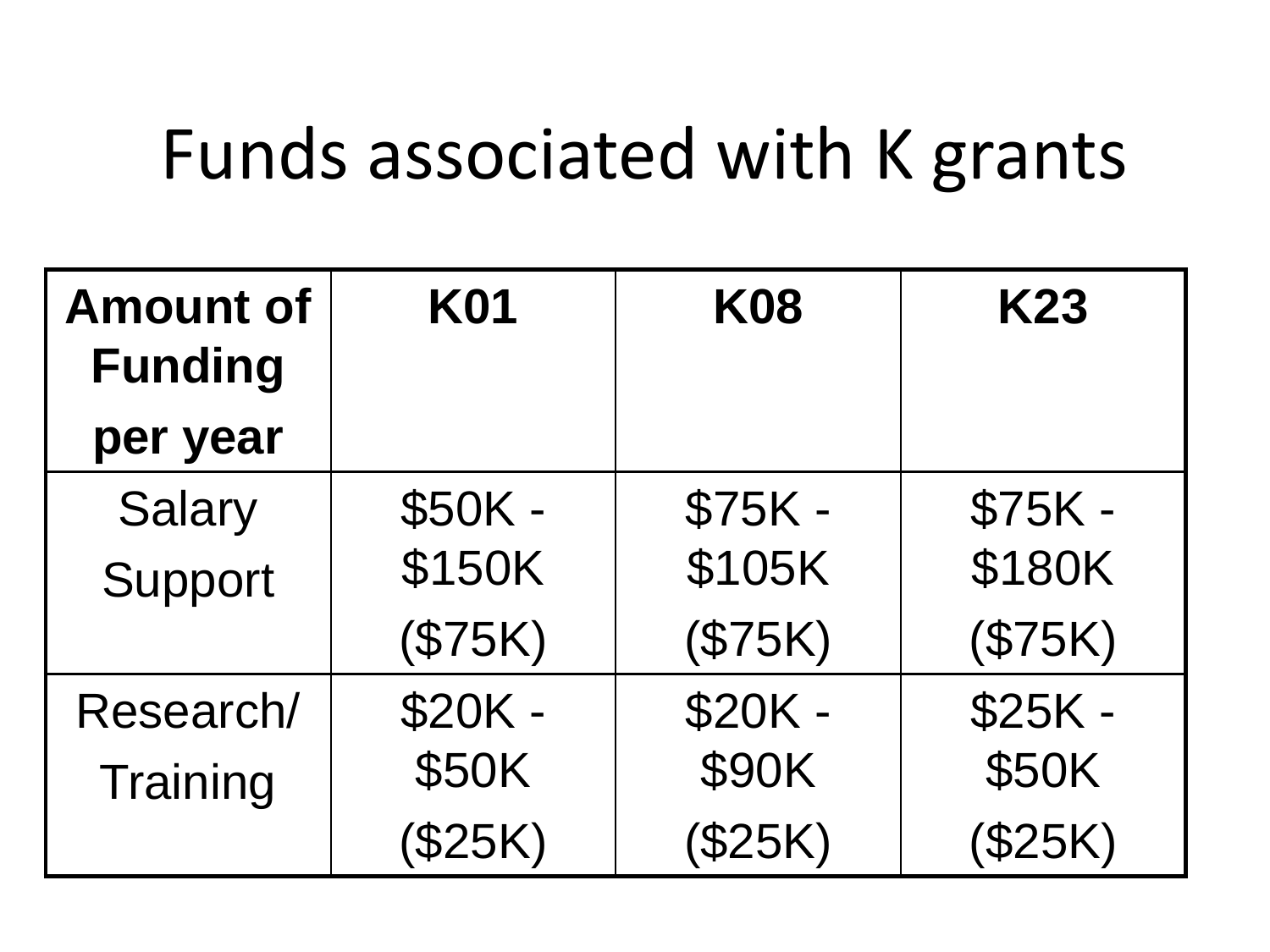Program Officers: When to contact

- Find contact info in PA
- When to contact
	- Prior to grant submission contact early:
		- Is your research question of interest to the Institute?
		- If it isn't, you need to find a more appropriate institute (depends on primary outcome variables) or re-think your question
		- Do not feel uncomfortable about phoning
		- Do homework first, Read PA,
		- Email first, send a 1 page concept page or specific aims, set up time to talk
	- After you receive summary statement: feedback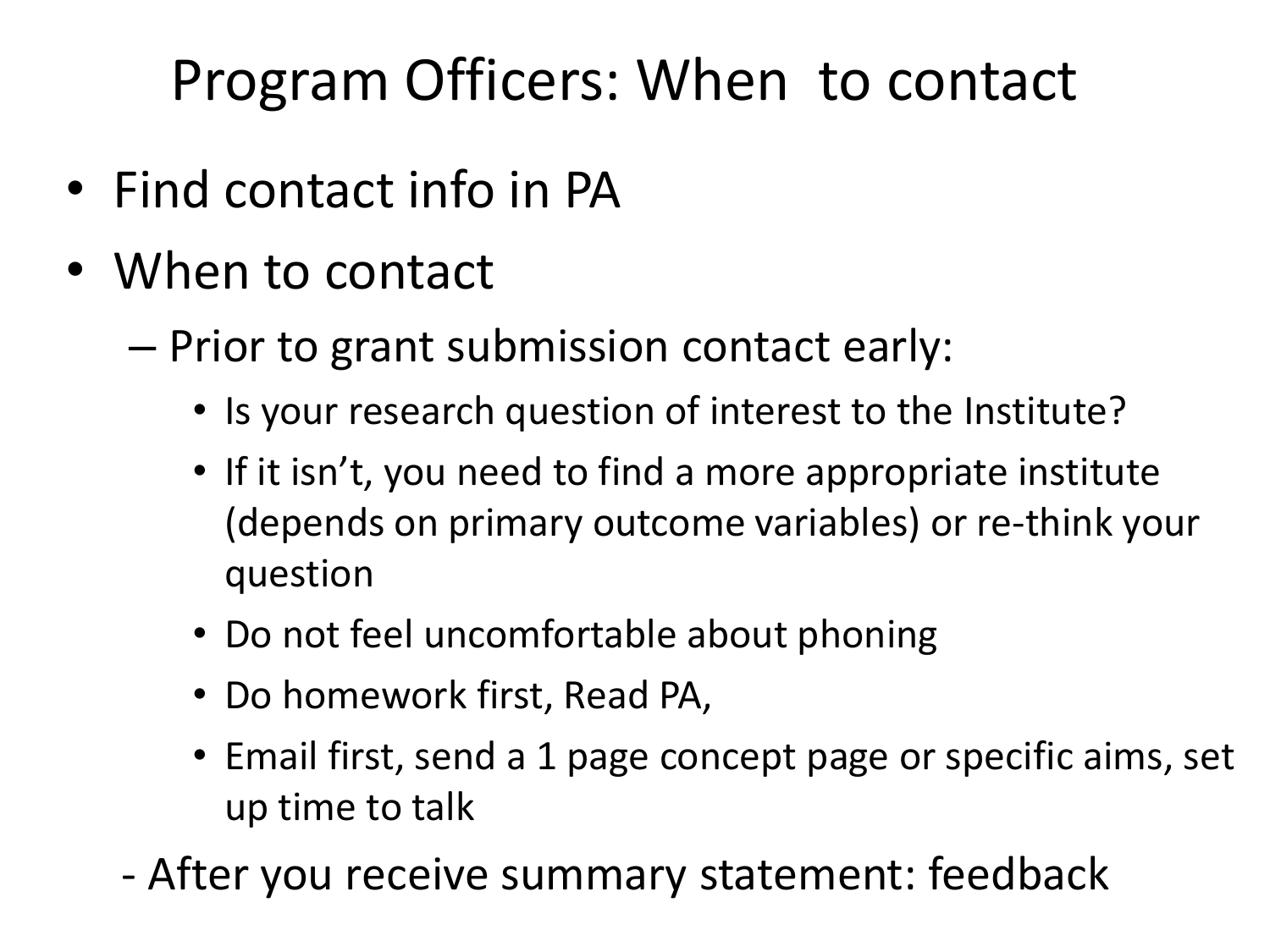### Components of Mentored grants:

K grants: Provide further training to transition into independence

- Candidate
- Career Development Plan
- Research Plan
- Mentors, Co-Mentors and Consultants
- Environment and Institutional Commitment
- 3 letters of recommendation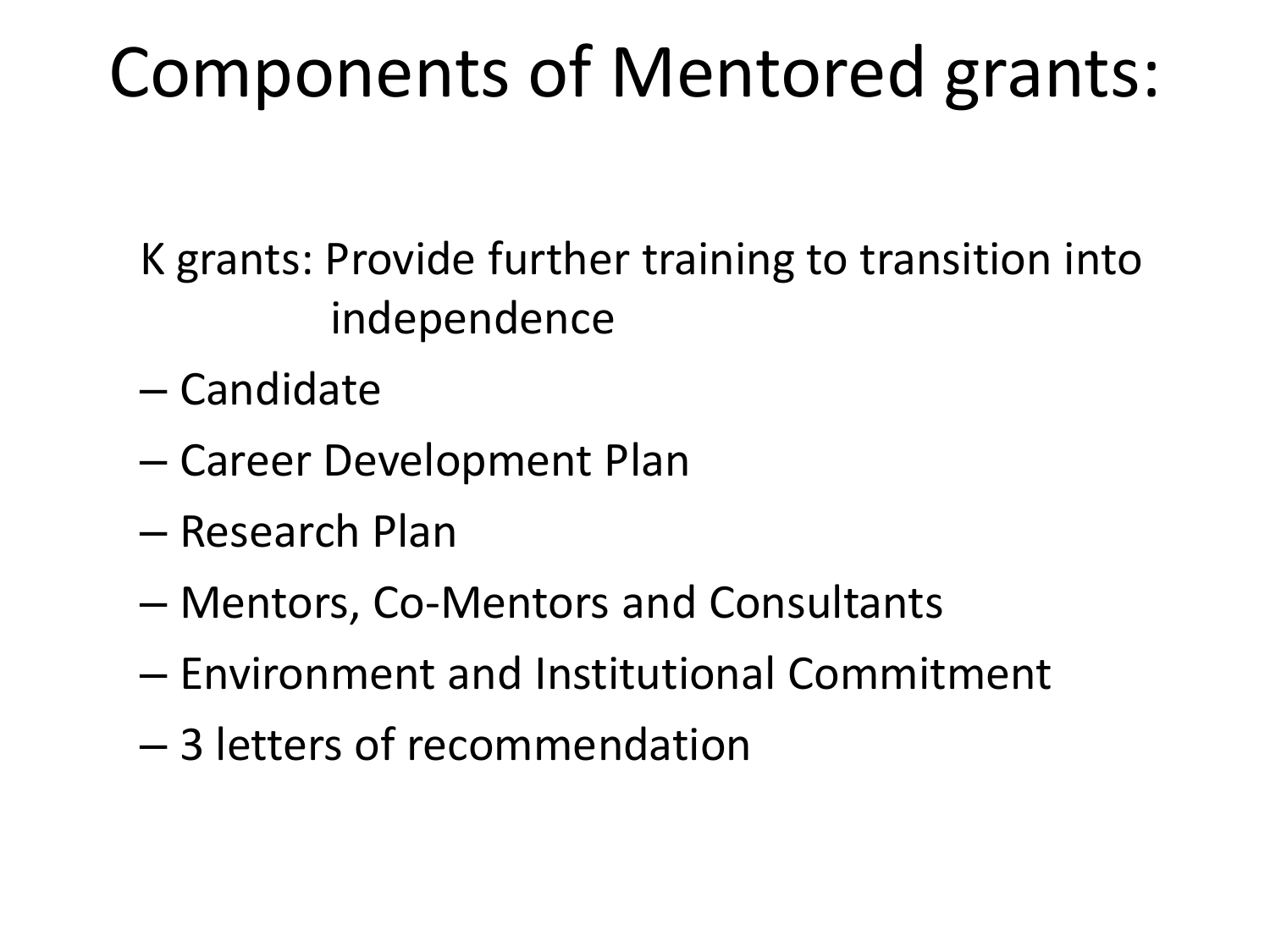## Candidate

- Potential to develop as an outstanding independent researcher
- Likelihood that the career development plan will contribute substantially to the scientific development of the candidate
- Your publications, peer reviewed data based
	- how many and what journals
	- abstracts, review articles, chapters no weight
- Do you show evidence of a long term commitment to a research career?
- Letters of References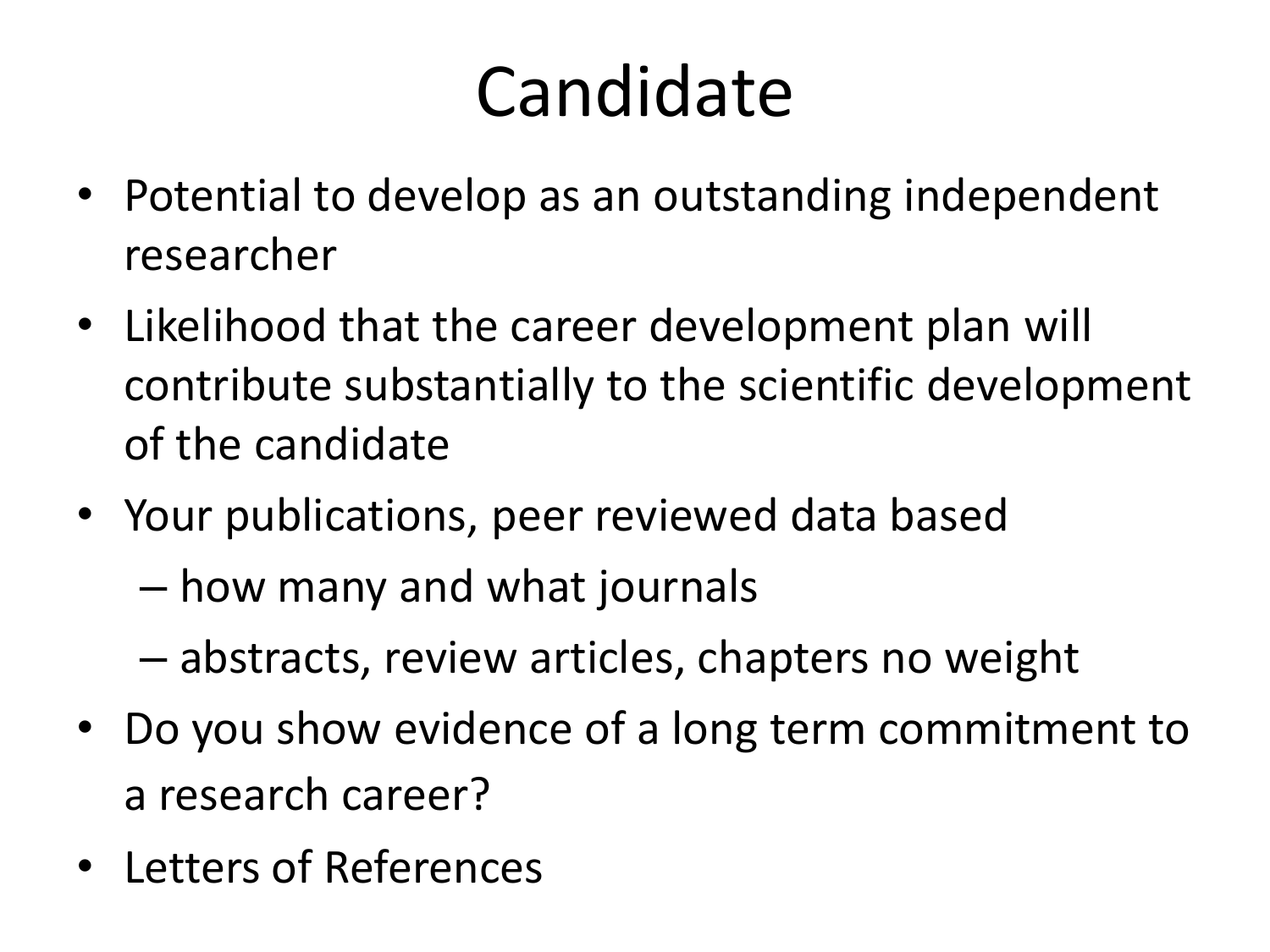# Find the right mentor

The most critical component of your first research experience is a good mentor

A good mentor is not necessarily:

- the head of your lab
- the 'nice guy' that will talk to you
- just one person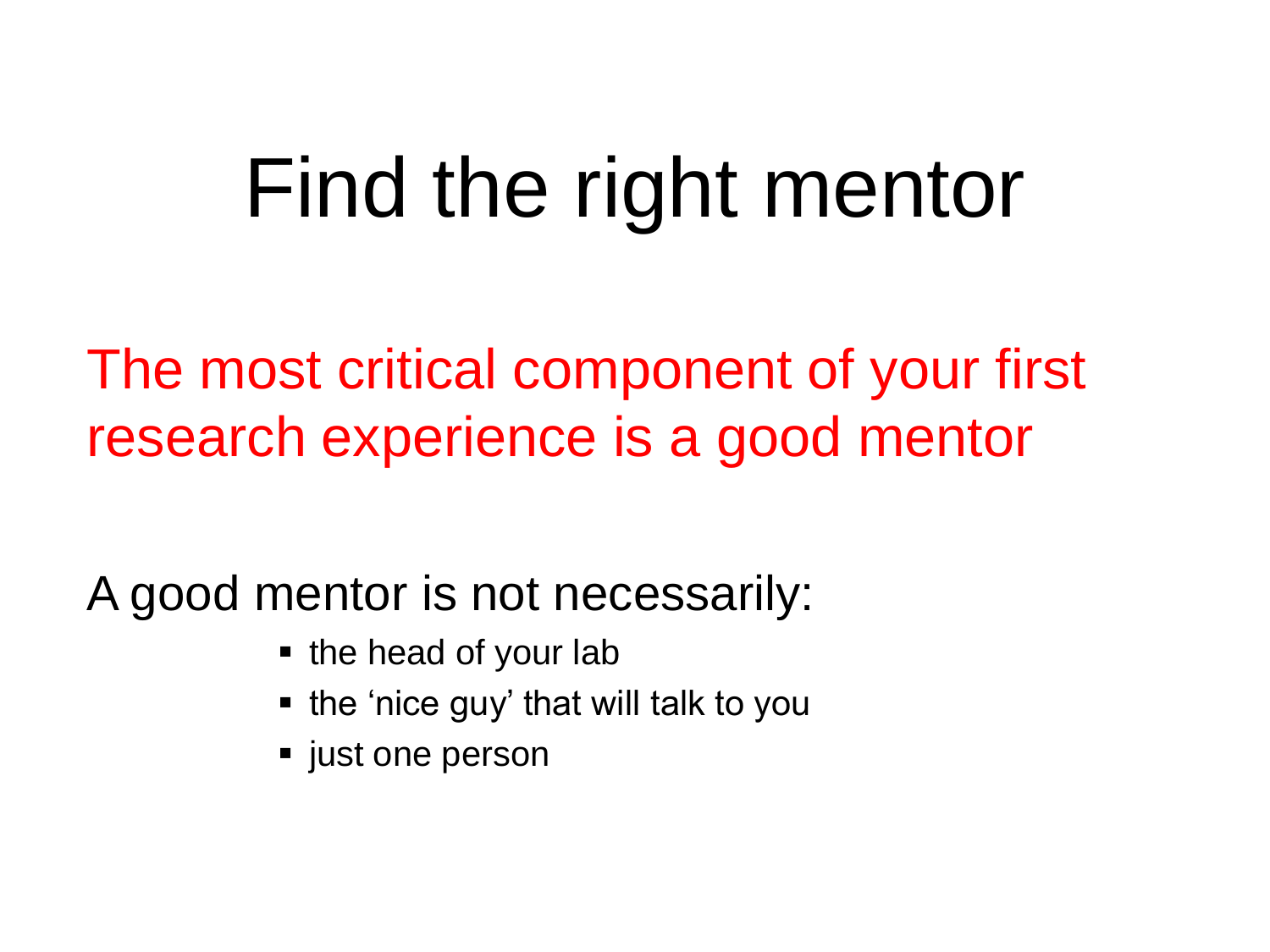### Characteristics of a Good Mentor

• Does your mentor have NIH funding?

• Does your mentor have an active research program going on?

- Does your mentor have numerous recent publications?
- Has your mentor mentored other people who have been successful?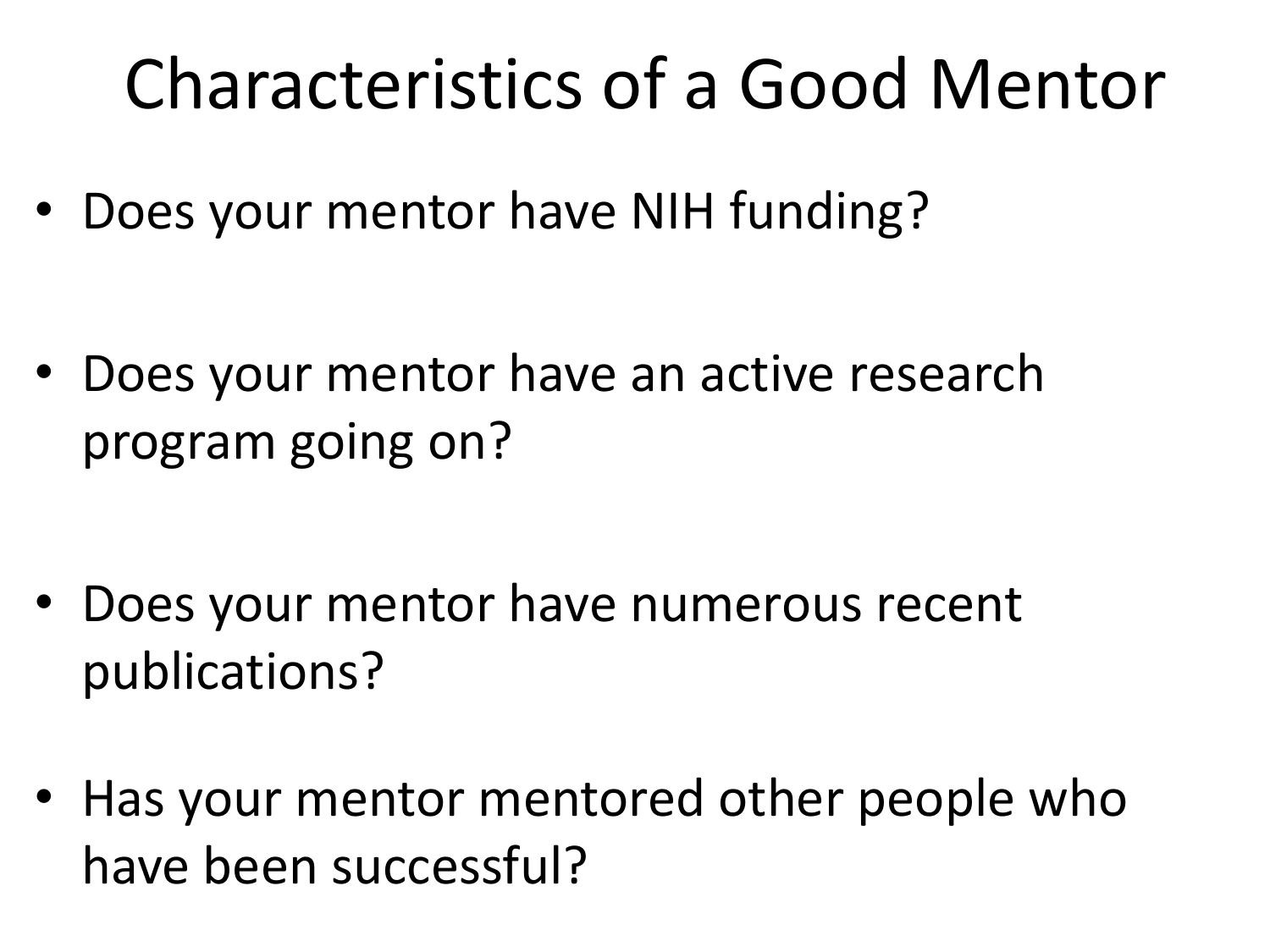# General Tips on Mentored K Awards (cont'd)

- Develop a career development training plan that is *uniquely* suited to you.
	- Given your previous training and research experience, and your short- and long-term career goals, propose a mix of didactic training and "hands- on" research experience that make perfect sense for you (and only you).
	- Degree-granting programs (e.g., MPH, MAS) are appropriate for candidates with little or no previous formal training in research, but even these programs should be "customized" whenever possible.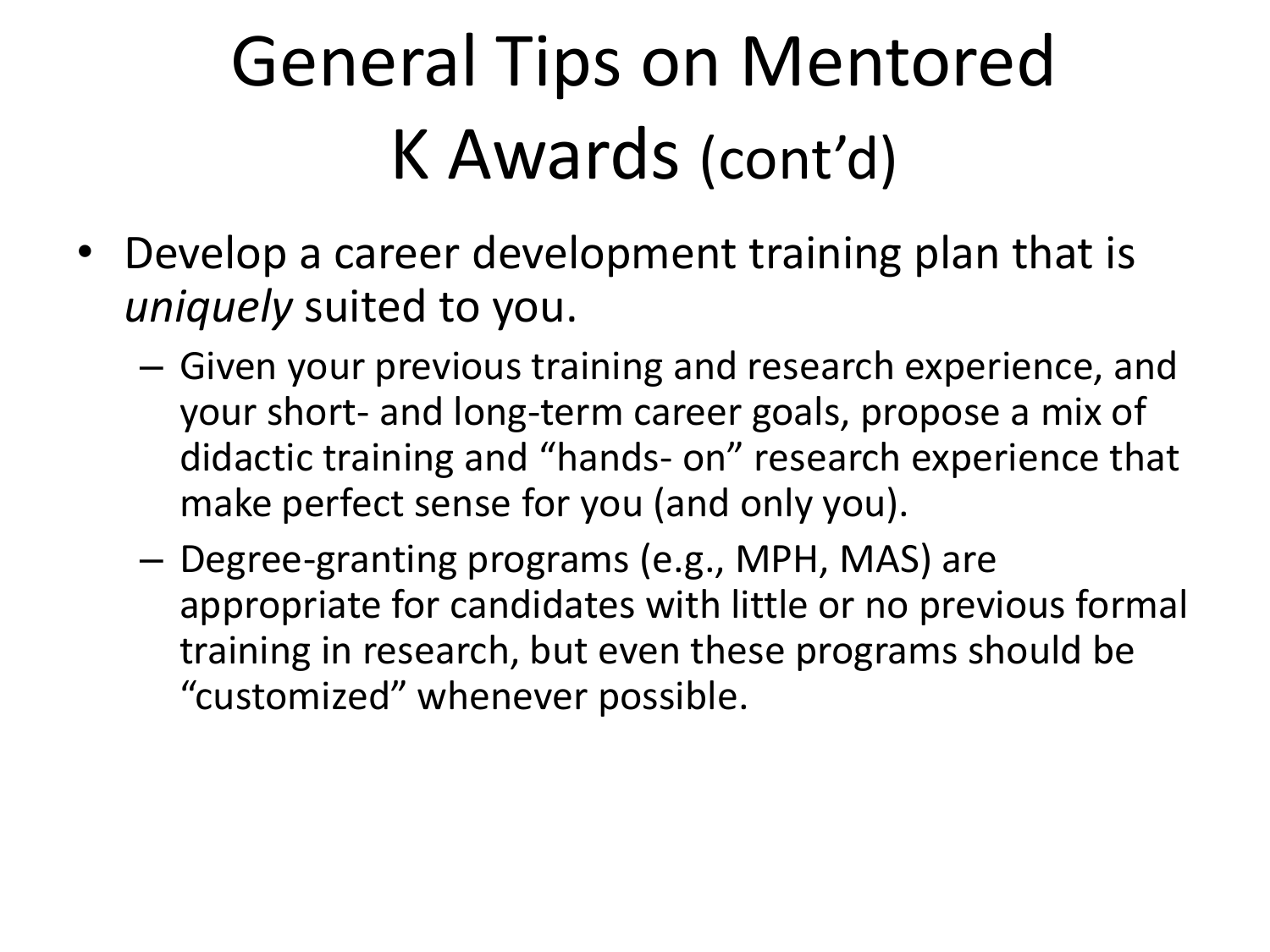# General Tips on Mentored K Awards (cont'd)

- Make a compelling argument why you need a K award
	- Explain exactly how additional training and mentored research experience will enable you to compete successfully for R01 funding.
	- <u>Be specific</u>: give concrete examples of areas where you need additional training or experience in order to conduct the proposed research or areas where you are deficient that are directly related to your research career goals.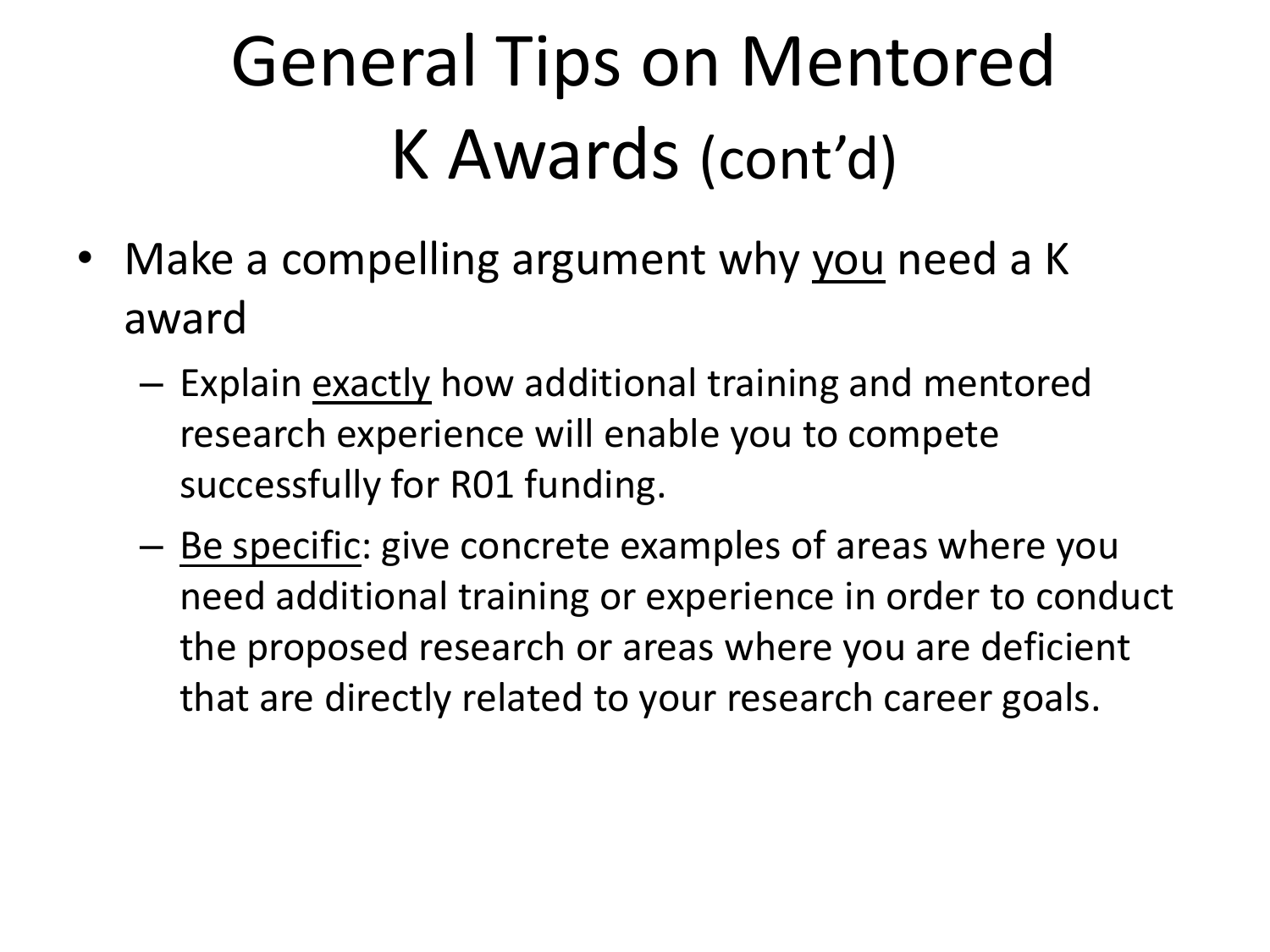# Training Plan

- Career goals
- Expand scientific skill set (methods, preliminary data and publications)
- Mentoring team: frequency of meeting etc
- Set you up for next level of funding
- When you expect to publish your papers, when you will submit RO1, (what RO1 would be on)
- Training plan must match career goals AND
- Specific aims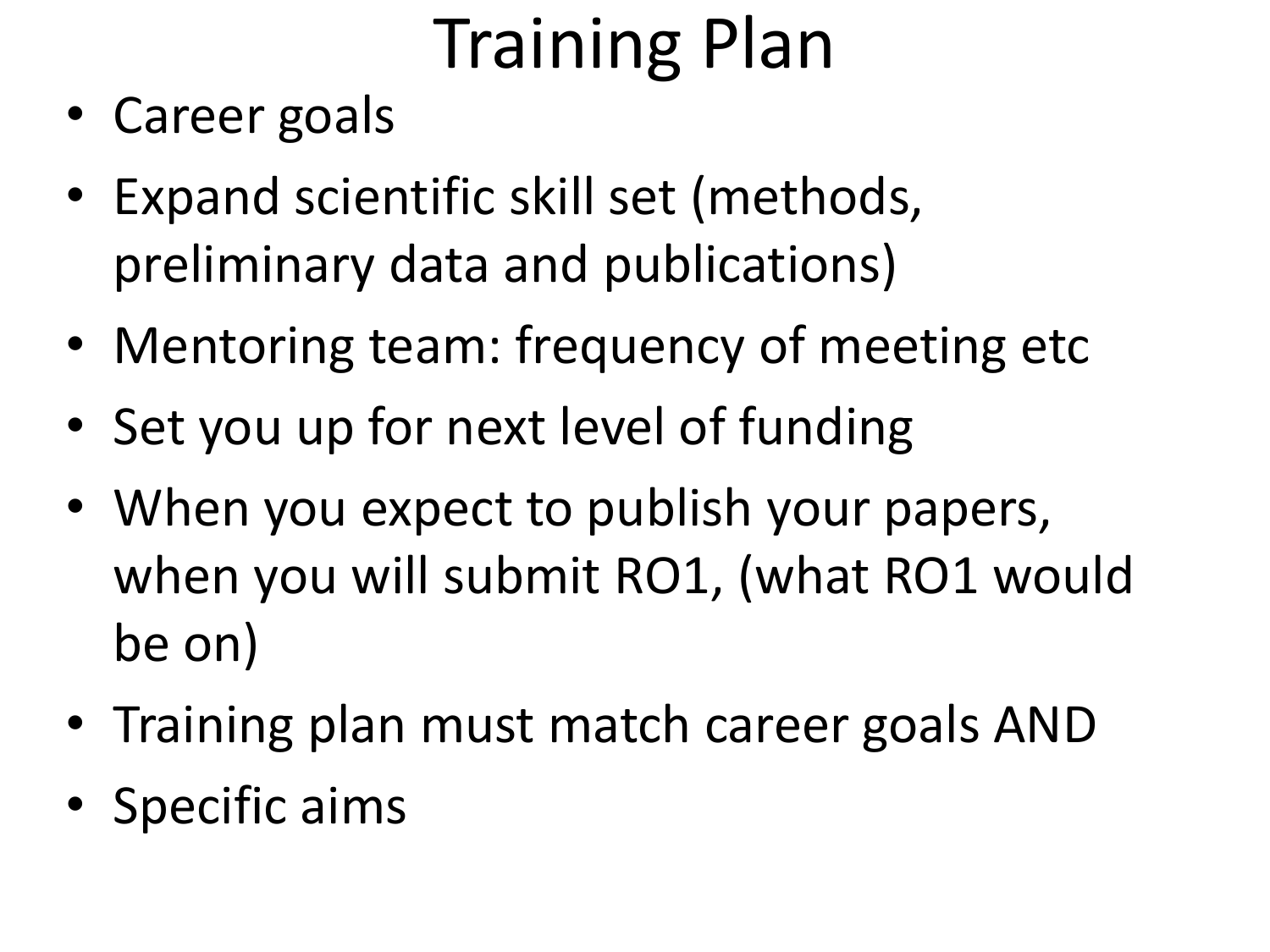## Career Goals and Objectives

- Describe the specific areas where you have deficiencies (e.g., primary data collection, biostatistics, qualitative research methods).
- **Example:** I have made progress in developing my clinical research skills, but there are three important areas where I require additional training, mentoring, and experience: (1) multi-disciplinary collaboration with clinical and basic scientists, (2) the design and implementation of prospective study design with involvement in the IPFnet, and (3) advanced study design and biostatistical methodology. In the following section, I present a detailed career development plan designed to enable me to acquire the additional training and mentored research experience I need to address these deficiencies and compete successfully for R01 funding, thereby achieving independence as a clinical investigator.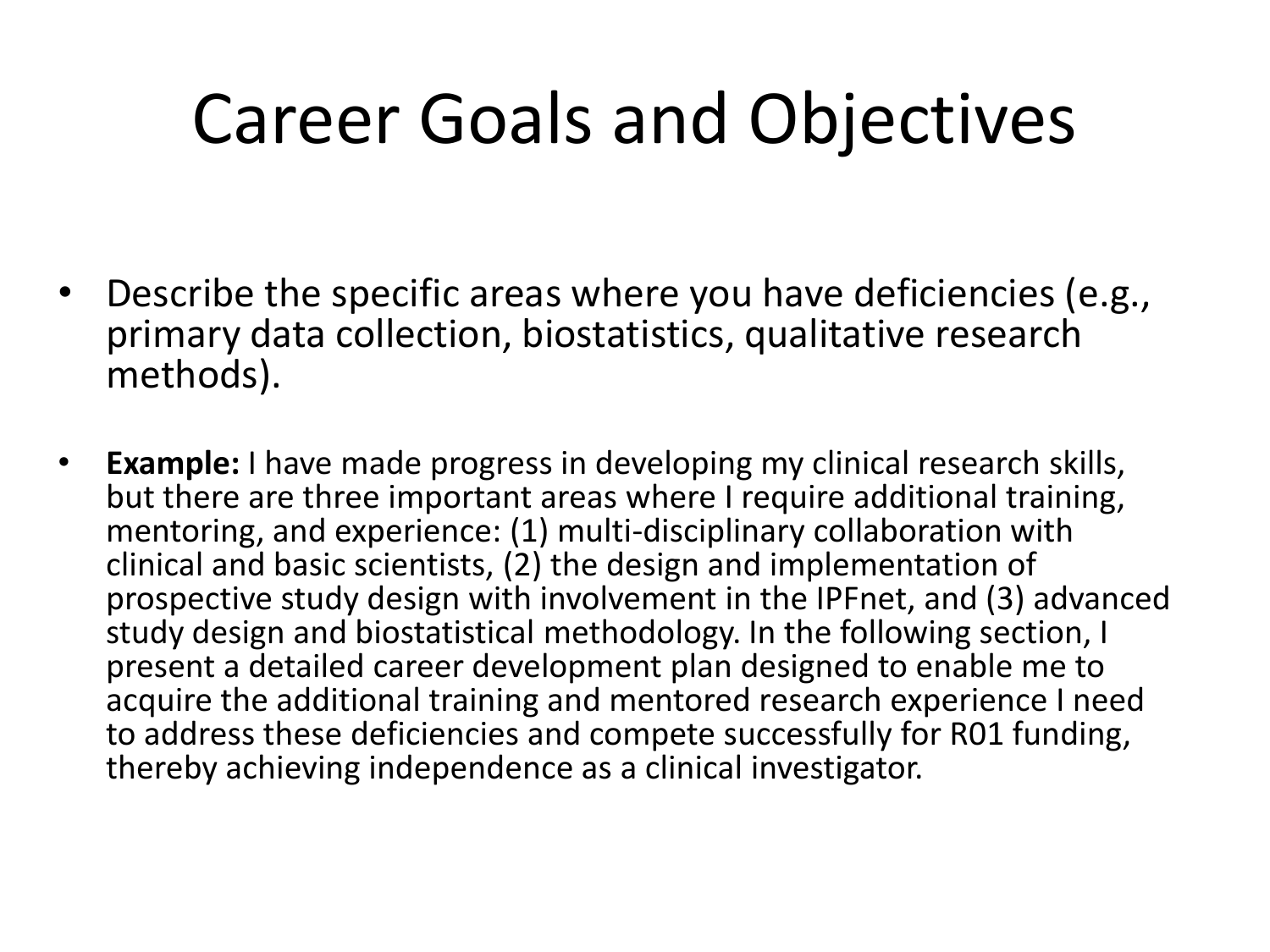## Specific Aims Page

- Most important page of the grant
- In one page, you need to convince someone about why this is important and give them an overview of what you are going to do
- Explain why the question you are asking is important
- After reading this one page, the reviewer should know what you want to do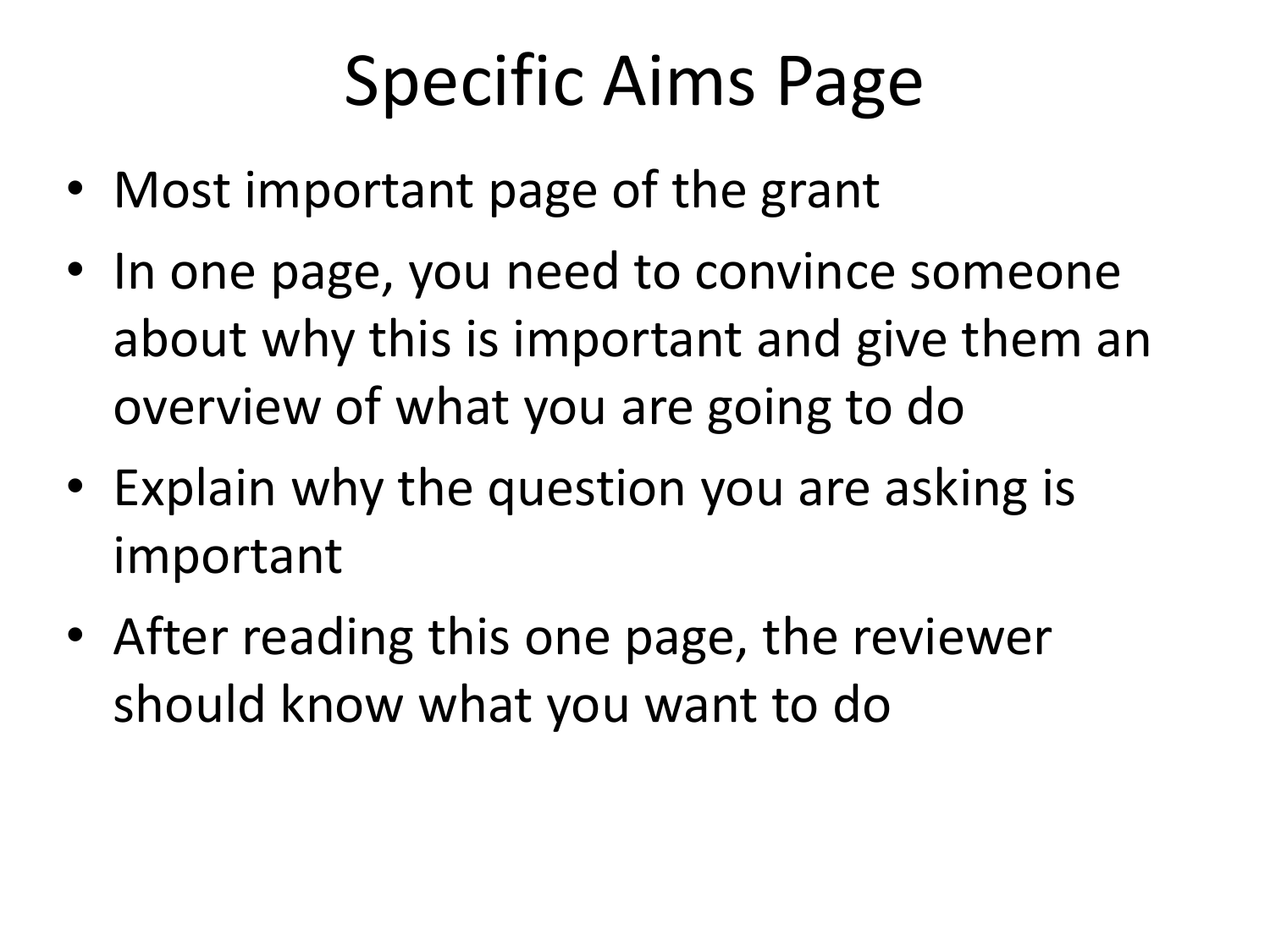#### Specific Aims

- State overall goal of grant
- State hypothesis for each specific aim (try to limit to 3 )
- Hypothesis:

-Make sure your experiments are really addressing the hypothesis you have written

-Don't use ambiguous words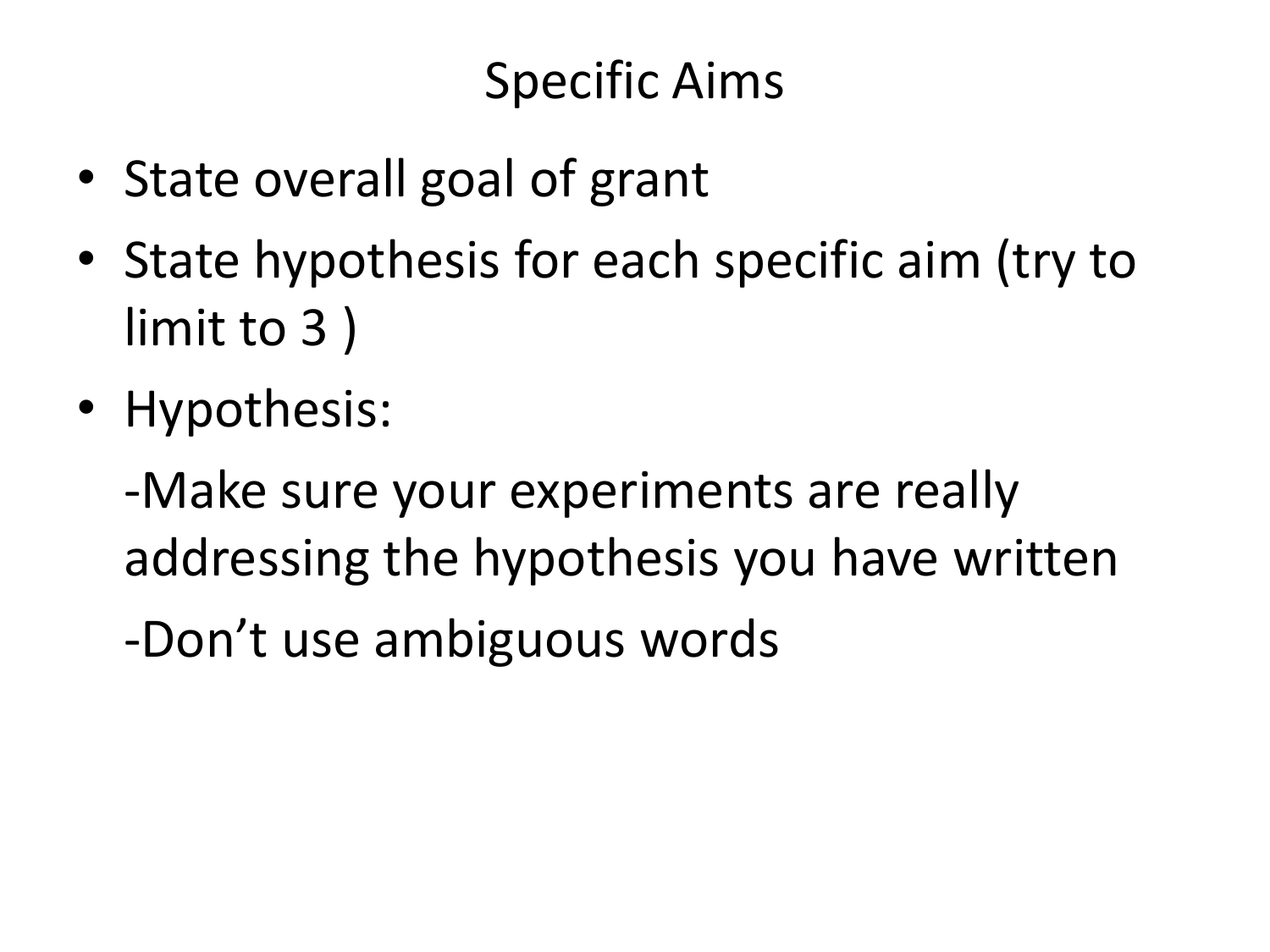### RESEARCH STRATEGY: getting started (one strategy)

- Start with writing out experiments
- Create chart of expected outcomes and interpretation of data
- Work out experiments first
- Understand what the experiments are testing
- Need to match up hypotheses and proposed experiments.
- After you do this, then go back and write the specific aims page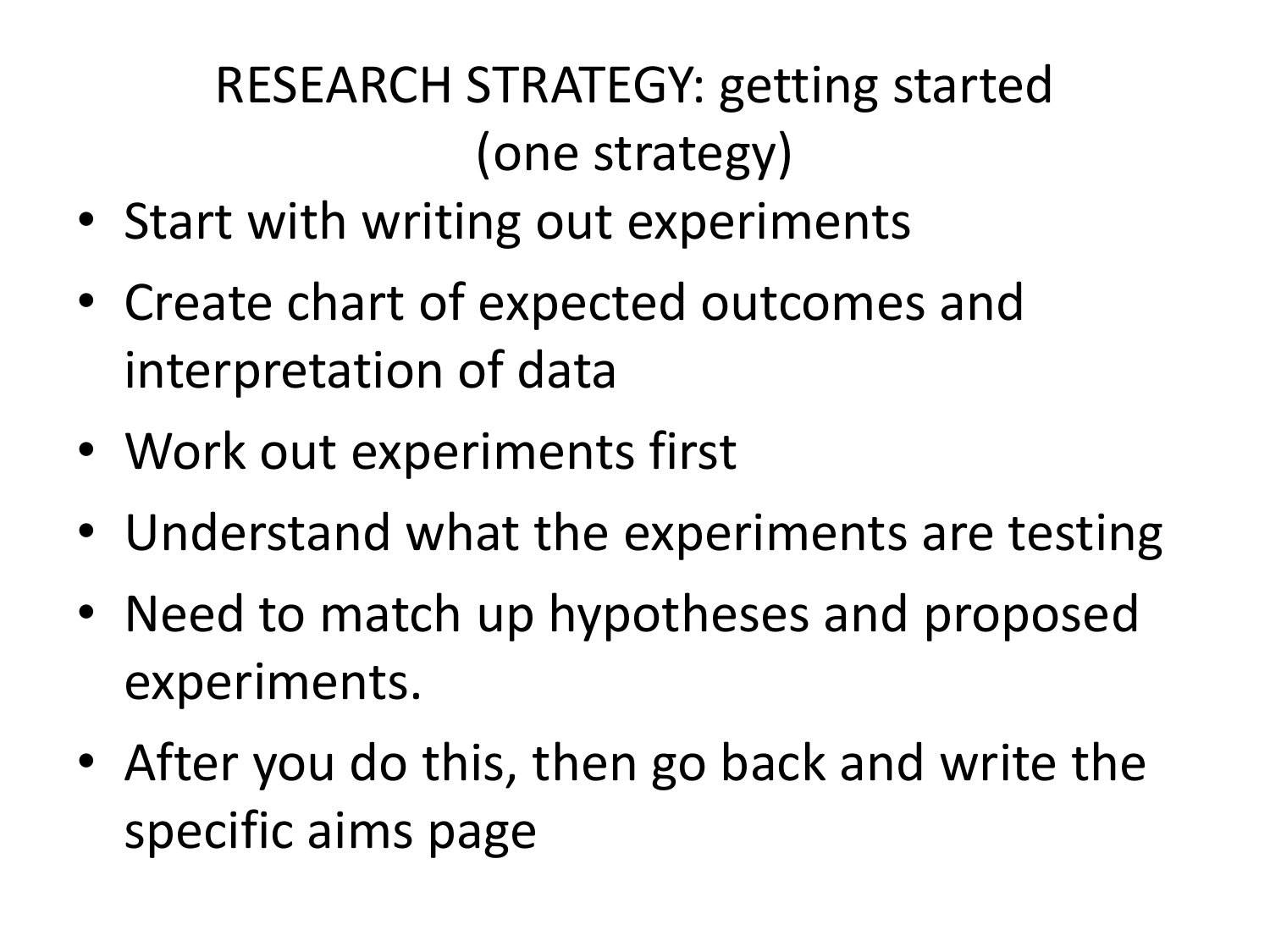### Preliminary Data

- Do you have preliminary data for all your aims?
- Can you convince the reviewers that you can do what you are proposing to do
- Does your mentor have experience doing what you are proposing?
- For human studies, can you demonstrate that you can recruit the subject population you are proposing?
- For animal studies, is the model established?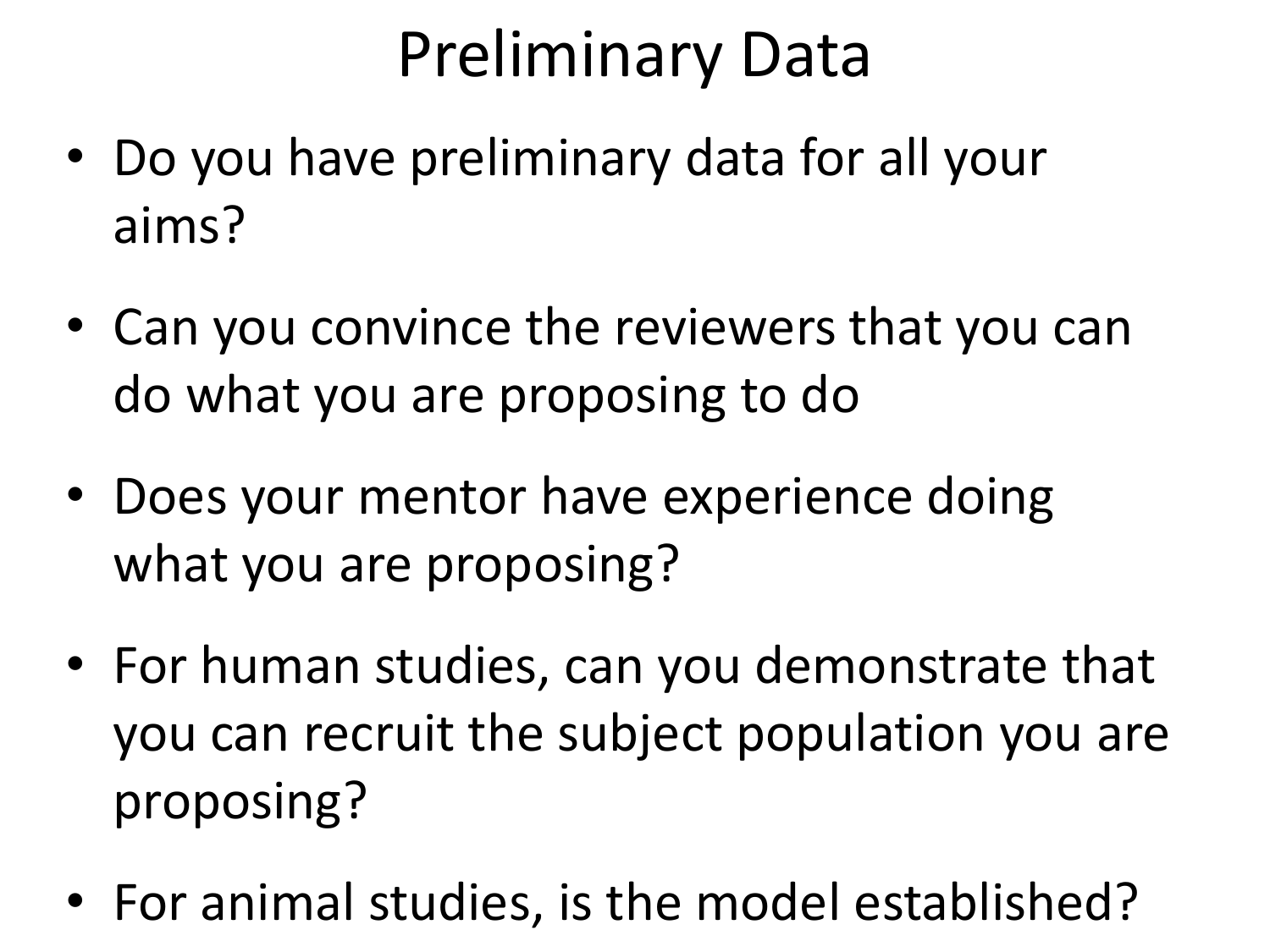#### Innovation

- Generate excitement about project and questions being asked
- Are you asking an important scientific question? (just because nobody has ever done what you are proposing doesn't mean it is important)
- Is it going to provide information that doesn't exist or is it a variation on a theme?
- Does it have health relevance?
- What is new about you are proposing?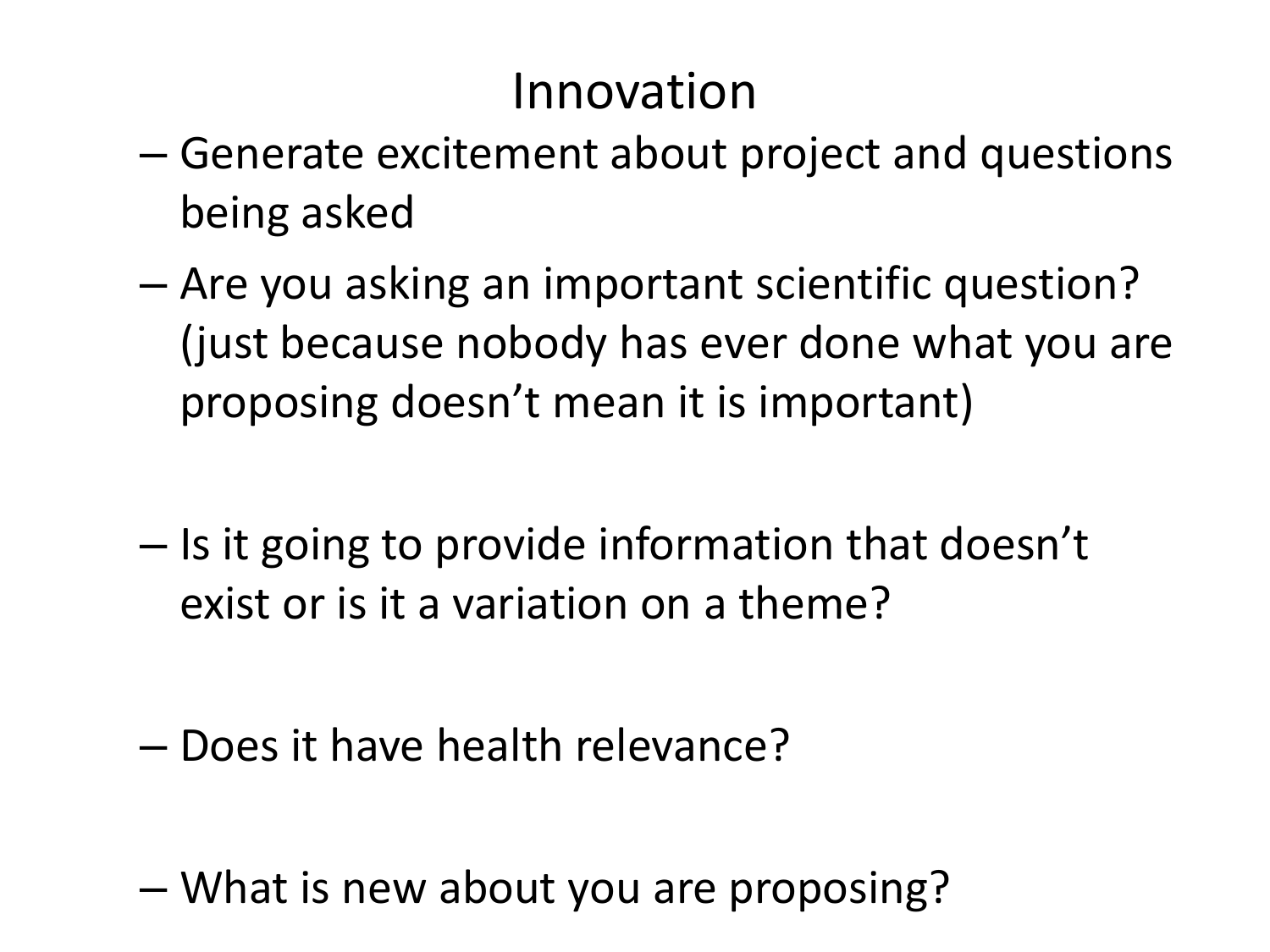#### EXPERIMENTAL DESIGN METHODS

• Due to the new page limitations, have to decide what you should put in and what you can leave out. This is tricky.

• If the method is published, then you can refer to the paper. If it isn't, then you have to describe in detail.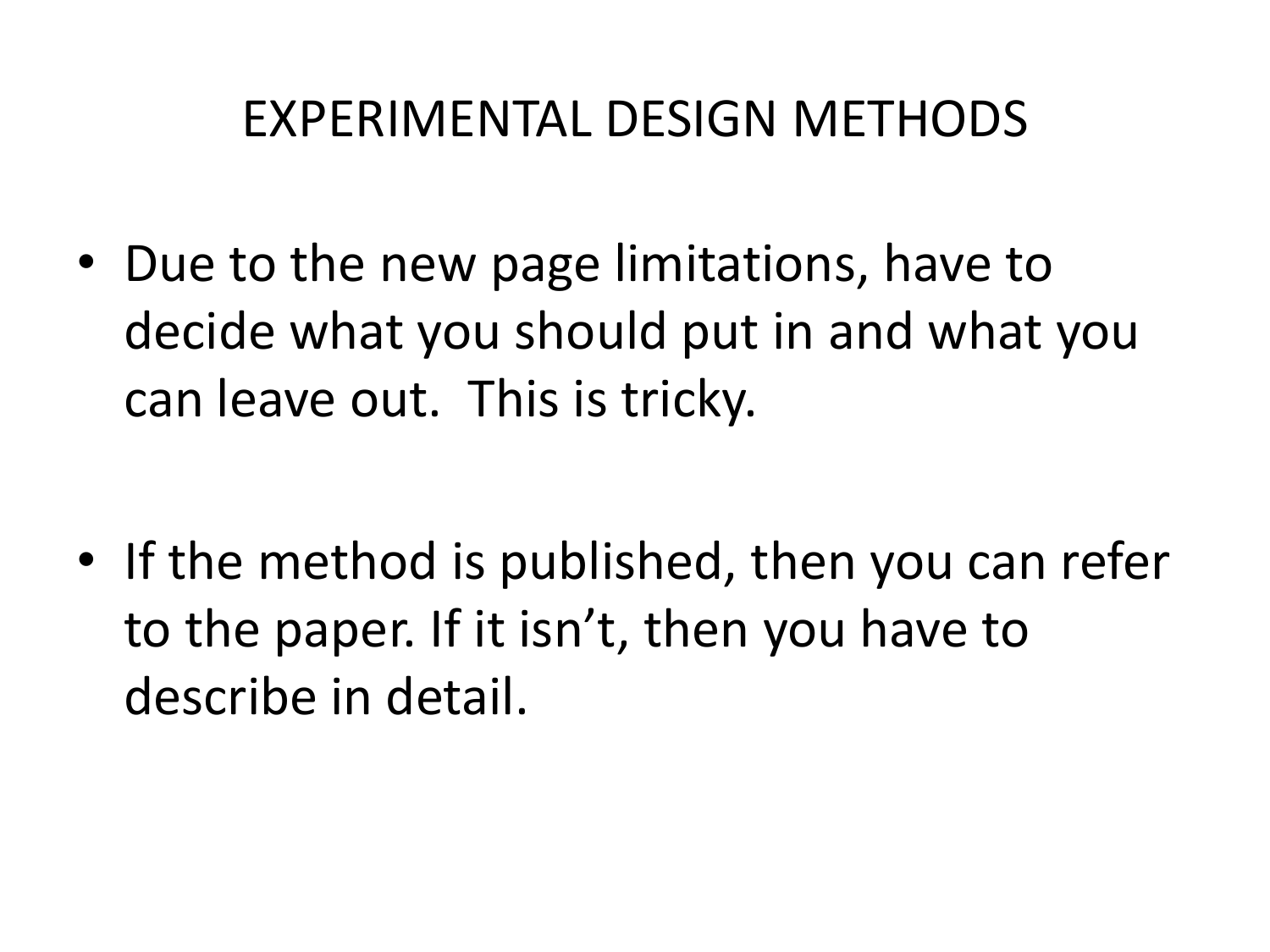#### STATISTICS AND POWER CALCULATION

• Make sure you describe how you are going to determine significance, what statistical test

• For human and animal studies, you need to do a power calculation to determine your "n"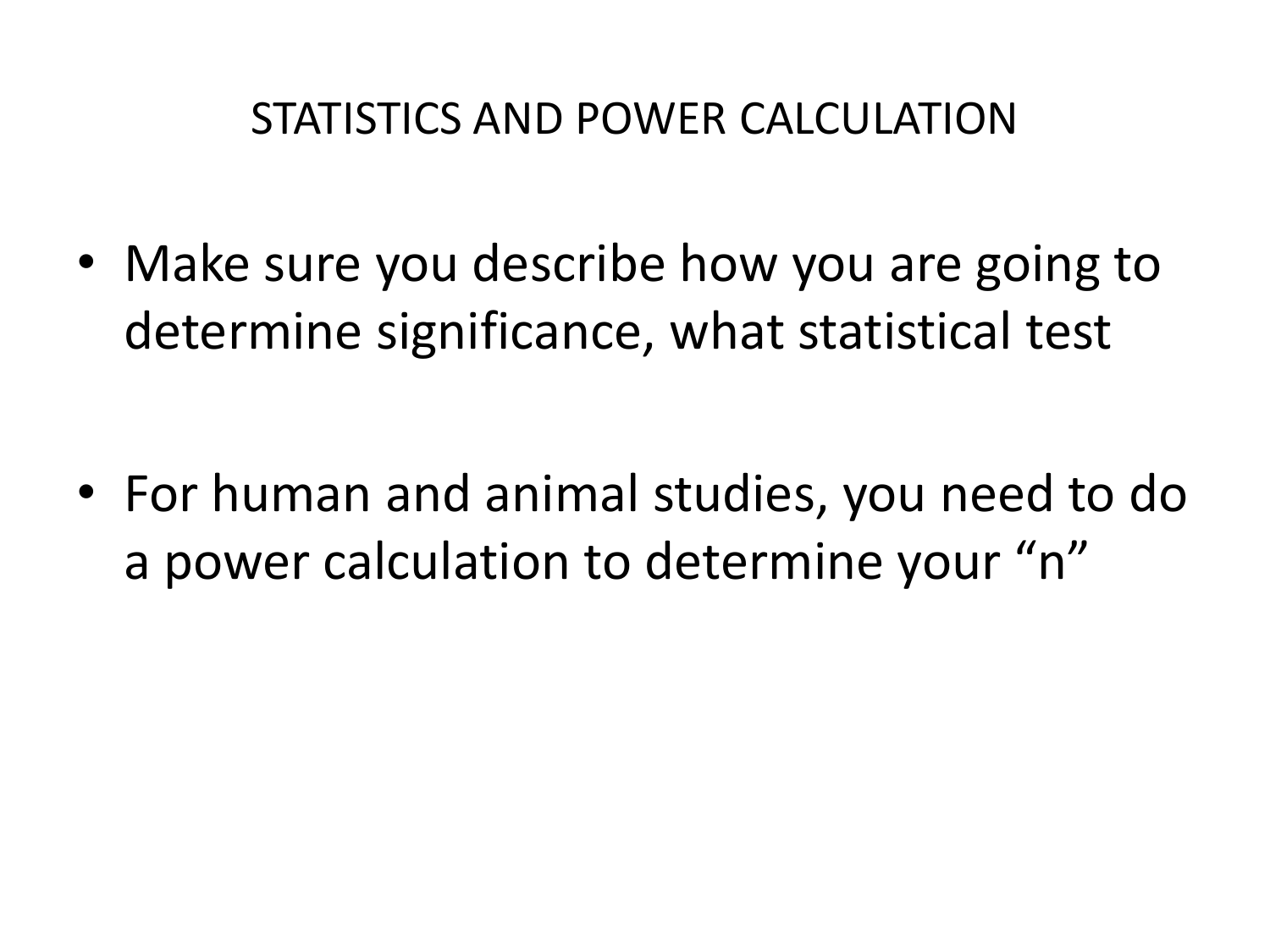### INTERPRETATION OF RESULTS AND FUTURE DIRECTIONS

• You should always have a section on potential outcomes: what you expect to see and what happens if your hypothesis is wrong. How will you interpret the data if the results are not what you expect?

• Future directions should state where you will go next with these results.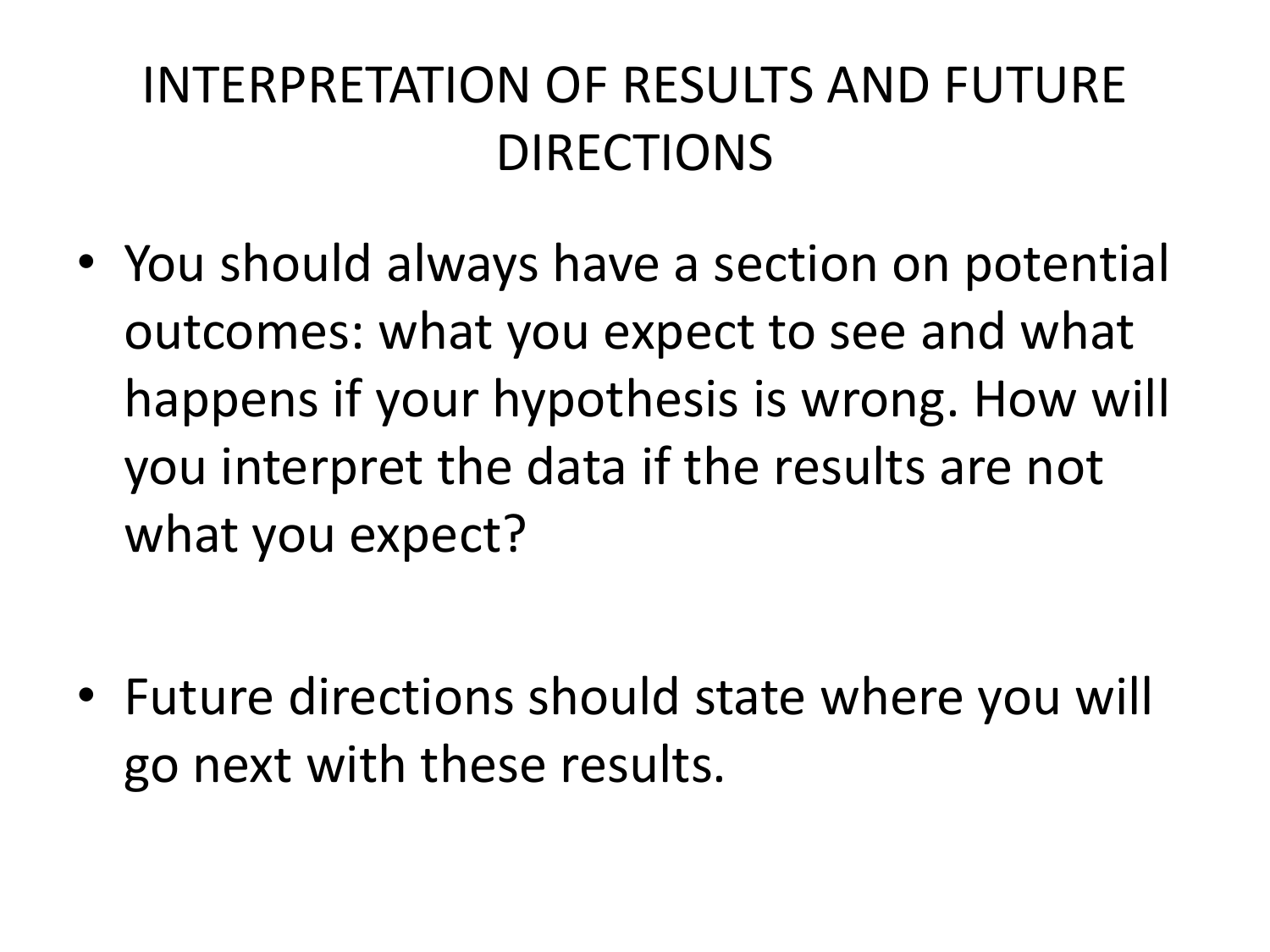### Environment and Institutional Comittment

- Does the environment provide you with the scientific expertise you need to complete the proposed project?
- Does the environment provide you with the equipment and resources you are going to need to complete the proposed project?
- NRSAs and K provide no or limited funds for research.
- You will need a letter from Chair. Is the Institute willing to support you independent of receiving the K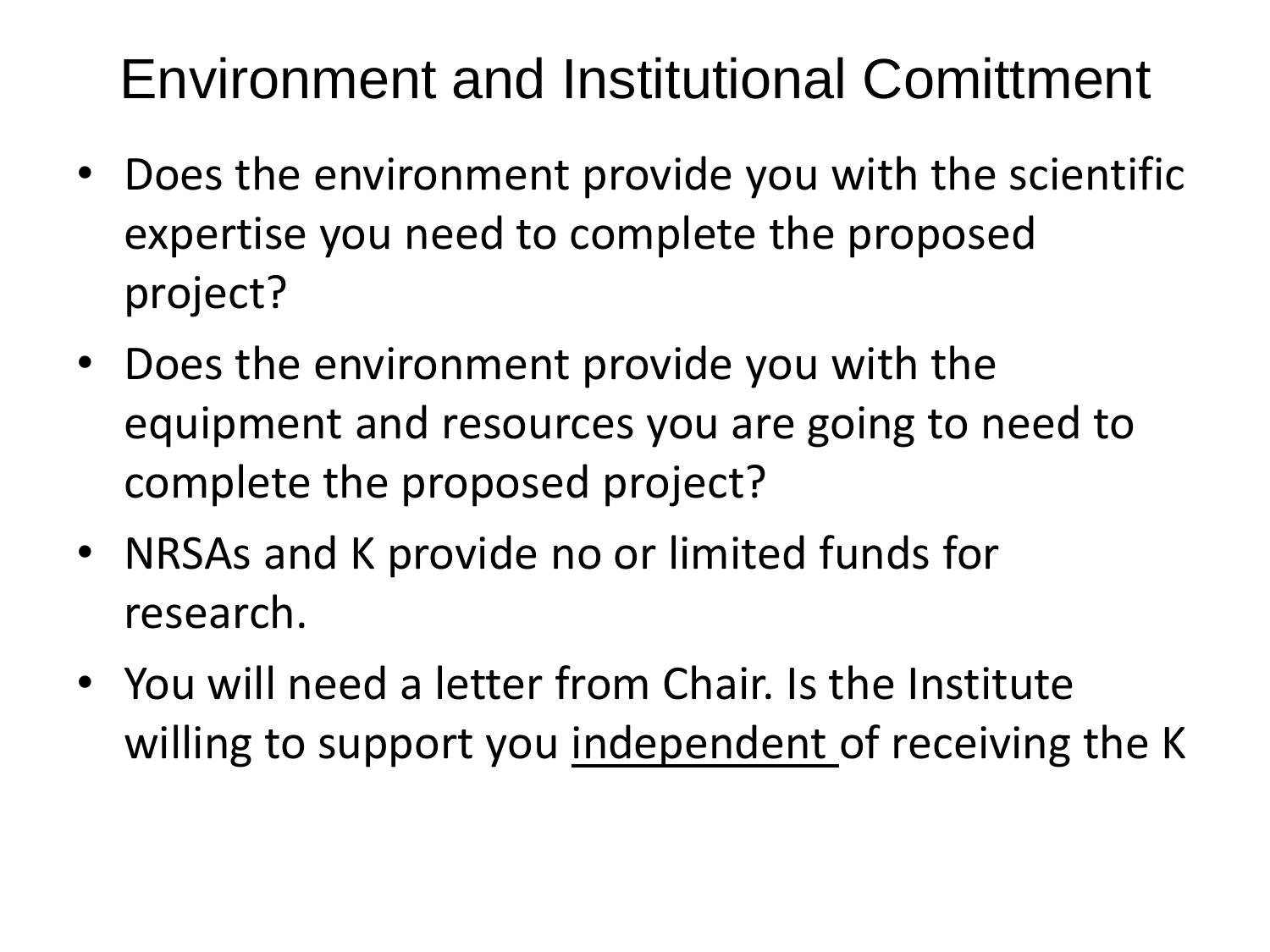#### Example of key elements of an Institutional Support Letter from a successful K08 Application

The Department of XXXXX is committed to fostering Dr. XXXX's career. Within the next year, we plan to offer Dr. XXX a promotion to Instructor, **our initial faculty appointment.** This K08 award will allow Dr. XXXX to receive additional formal training in cell and molecular biology, *in vivo* imaging, and advanced immunological analyses while designing and completing a research project.

When we commit to a faculty position, we believe there are a number of key factors that are necessary critical for long-term success. First, if he receives the Mentored Clinical Scientist Research Career Development Award , we will **protect his time** so that he can devote 80% of his effort to scientific investigation with limited clinical responsibilities that are complementary to his research goals. Second, we **will provide the necessary lab space and resources (i.e. technical support)** needed for him to be maximally productive. Third, and perhaps most important, we will assure that he receives the finest **mentoring** possible.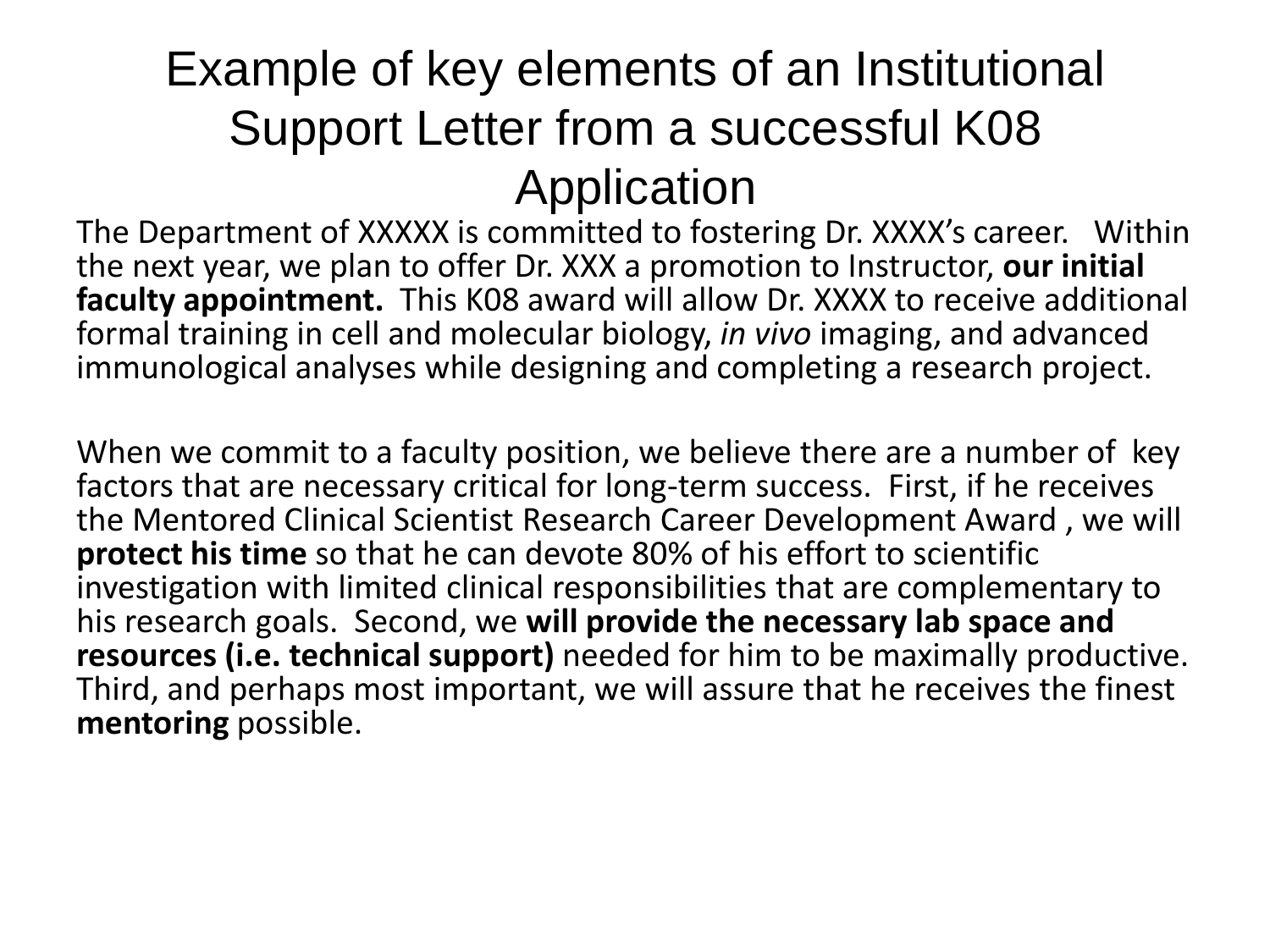### Statement of Support from Mentor

- Key part of the grant that cannot be overlooked
- Allows a much more detailed presentation of the training, evaluation, and mentoring plan.
- Allows discussion of the mentoring committee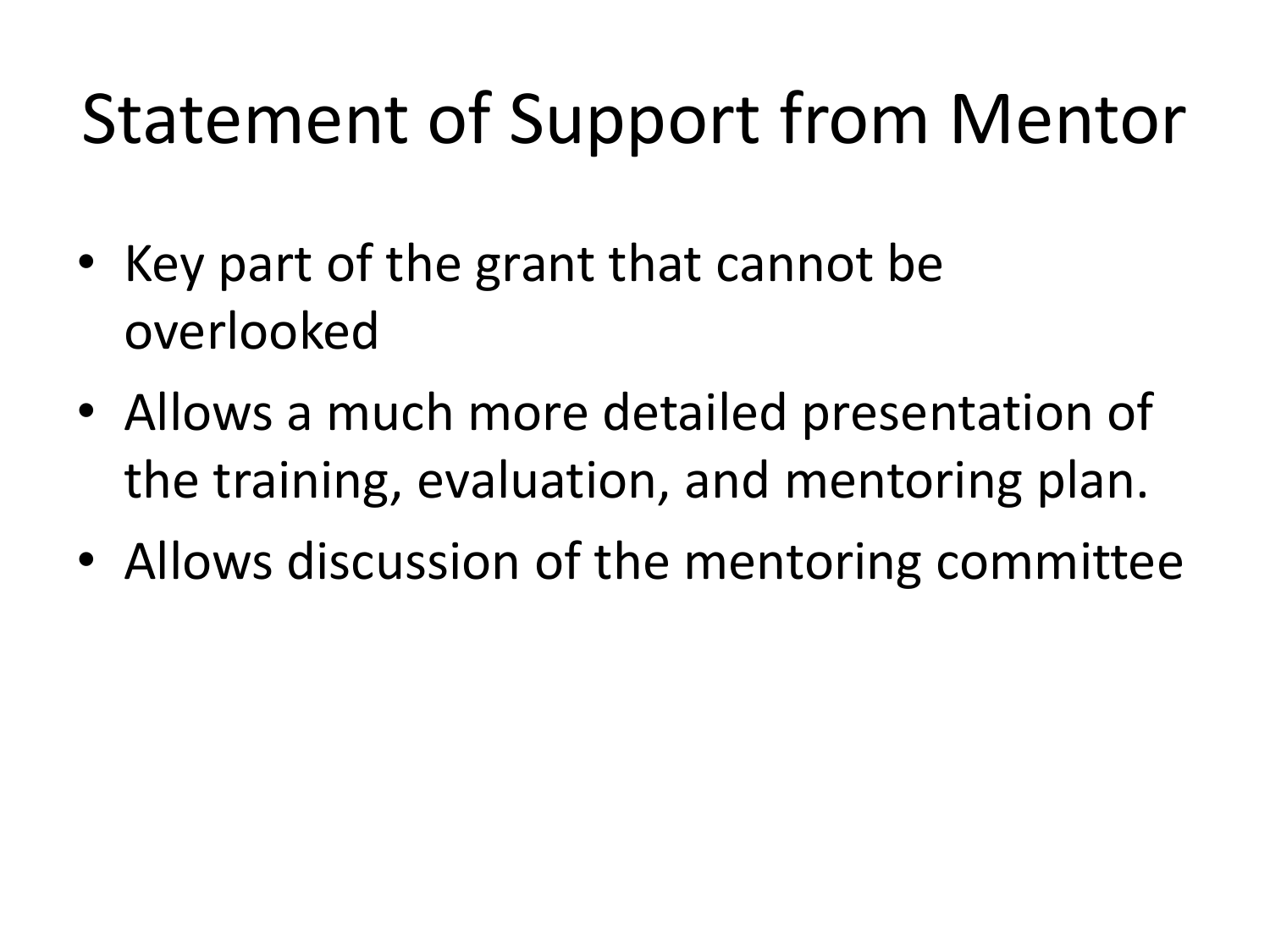## Key Elements to Mentor Letter

- Qualifications of Mentor
- List of his trainees and their success
- Details of the specific support provided (i.e. supplies, technical support, infrastructure)
- Details of Mentor's support
- Recommendation of candidate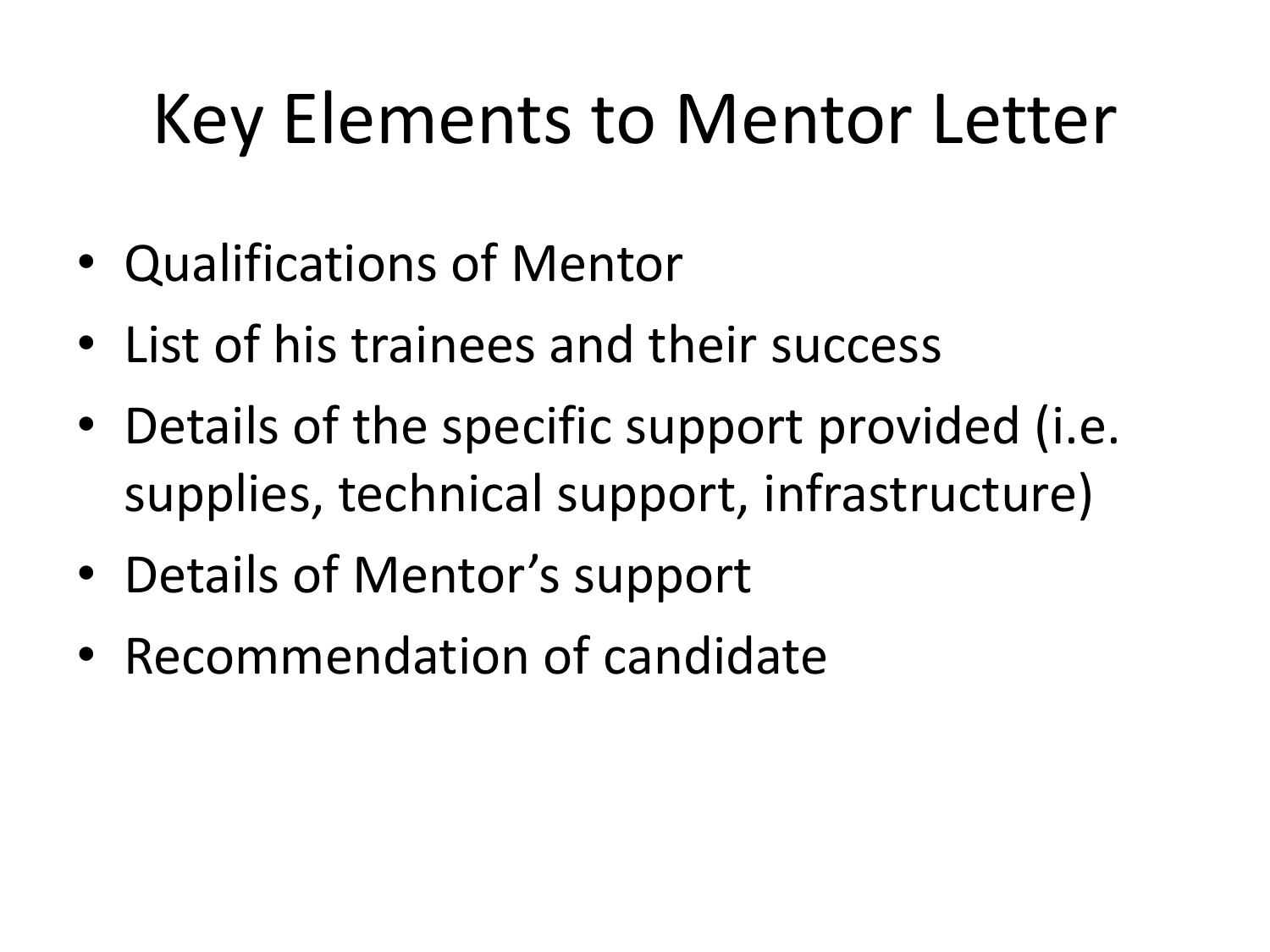### Key Elements to Mentor Letter: Training/Mentoring Plan

- New Techniques and Skills
- Infrastructure and Intellectual Environment
- Lab Meetings
- Course work and conferences
- Other commitments (limitation on clinical work)
- Mentoring plan
- Mentoring Committee
- Expectations and Benchmarks
- Transition Plan
- Summary of support from key co-mentors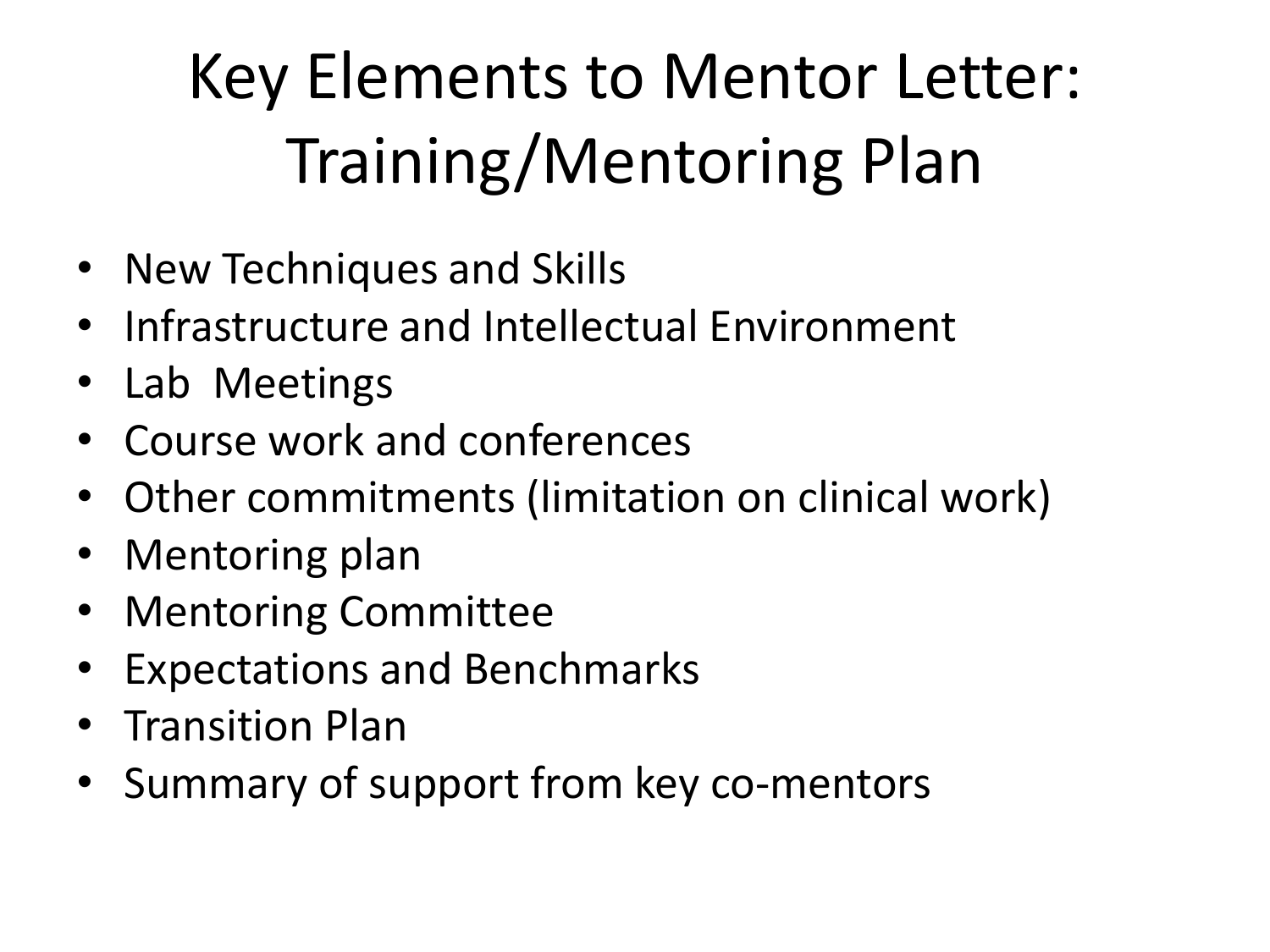#### Training in the Responsible Conduct of Research

- Format
- Subject Matter
- Faculty Participation
- Duration
- Frequency
- Not just web based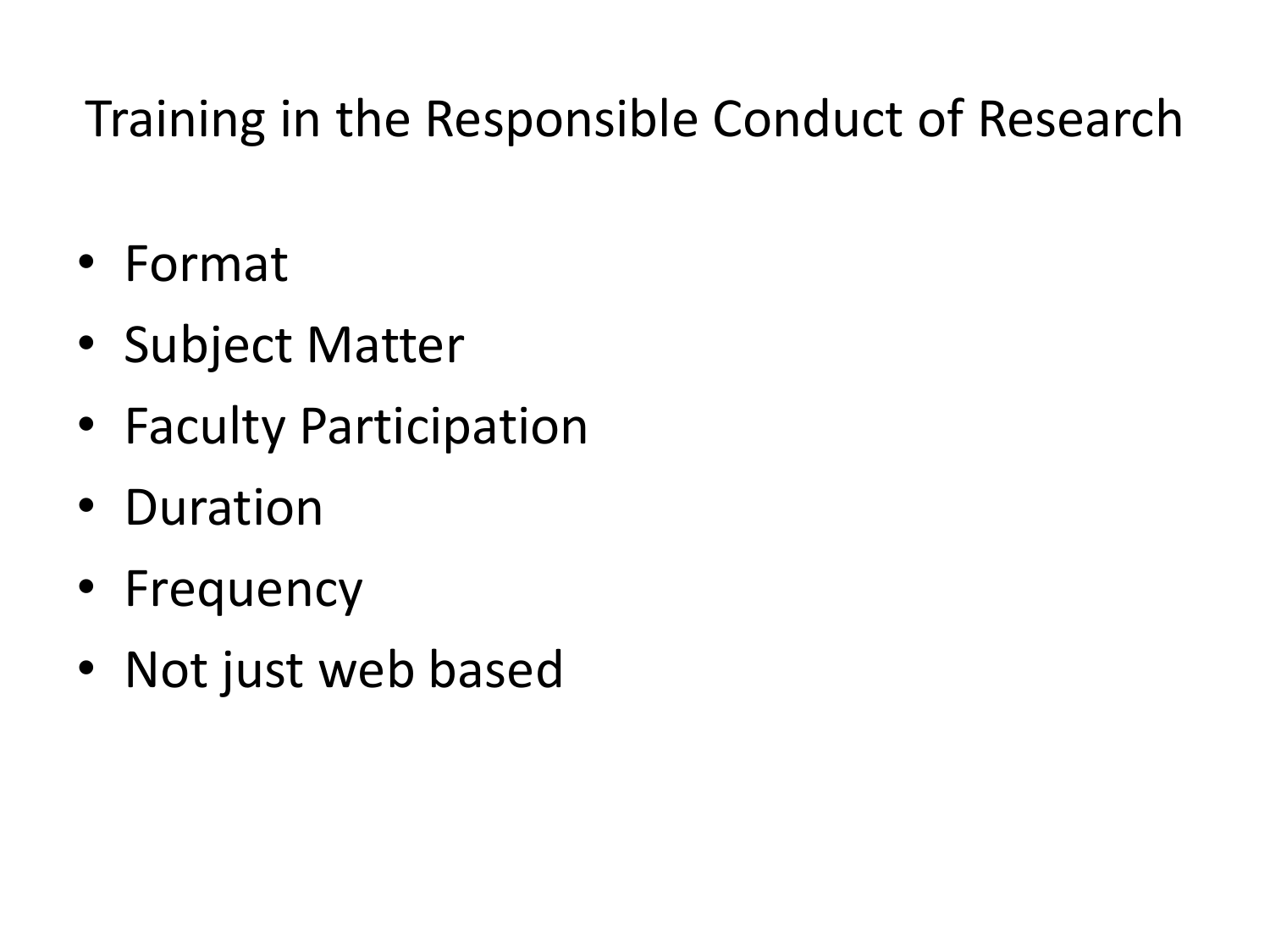## Time to Review and Funding

- Need to plan your time (6-7 months)
- New grant writers underestimate amount of time –you will need to redo proposal multiple times
- Allow time for feedback from mentor/colleagues > 1 month –otherwise will not get substantial feedback.
- University administration needs 2 weeks for administrative and budget pages
- Try not to get defensive, "listen" to criticisms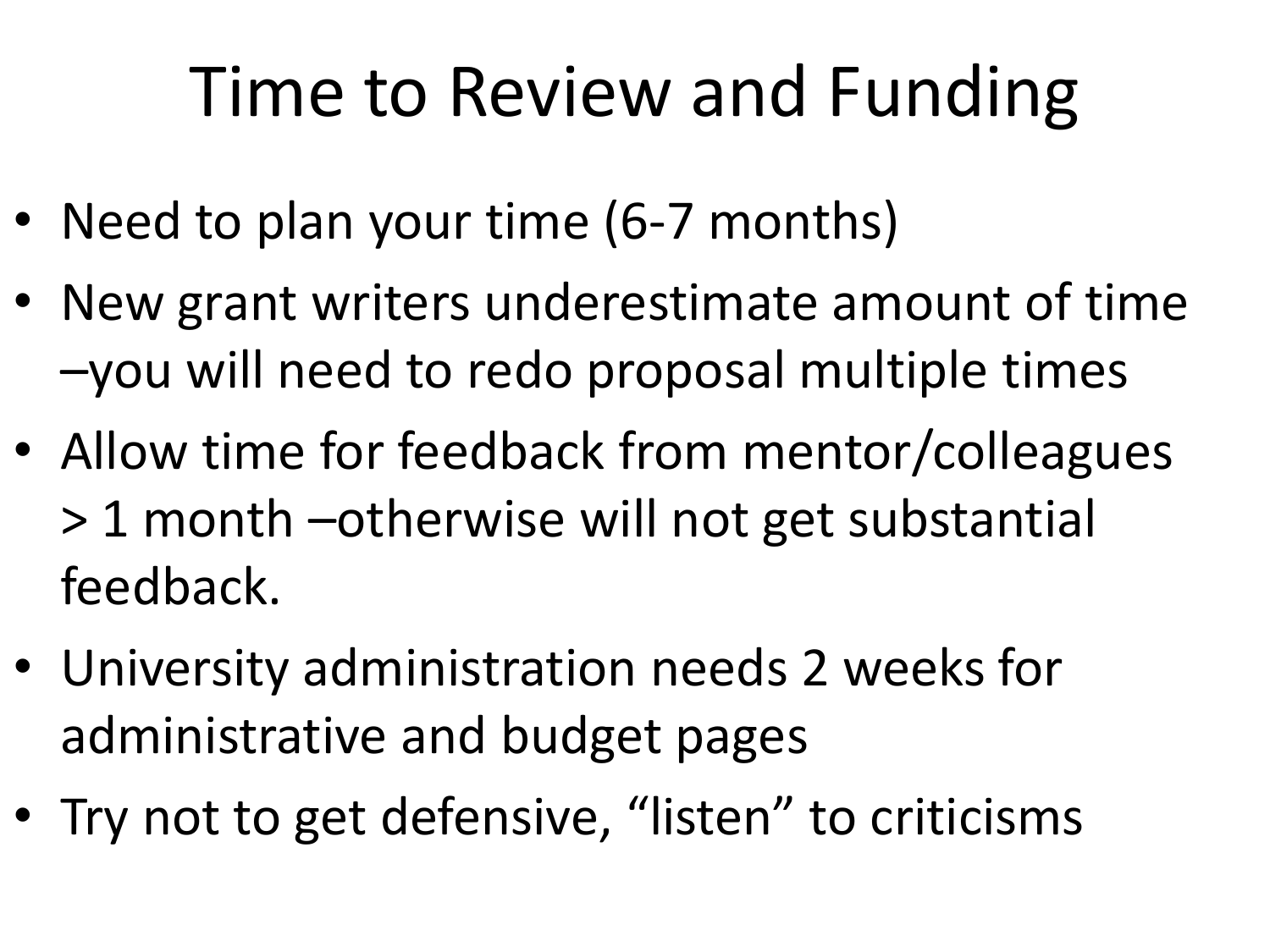## Time to Review and Funding

- It takes a long time from time of submission to review and receipt of funds
- Count on two submissions. Most applications don't get funded on first submission
- From beginning to end, this could take up to 2 years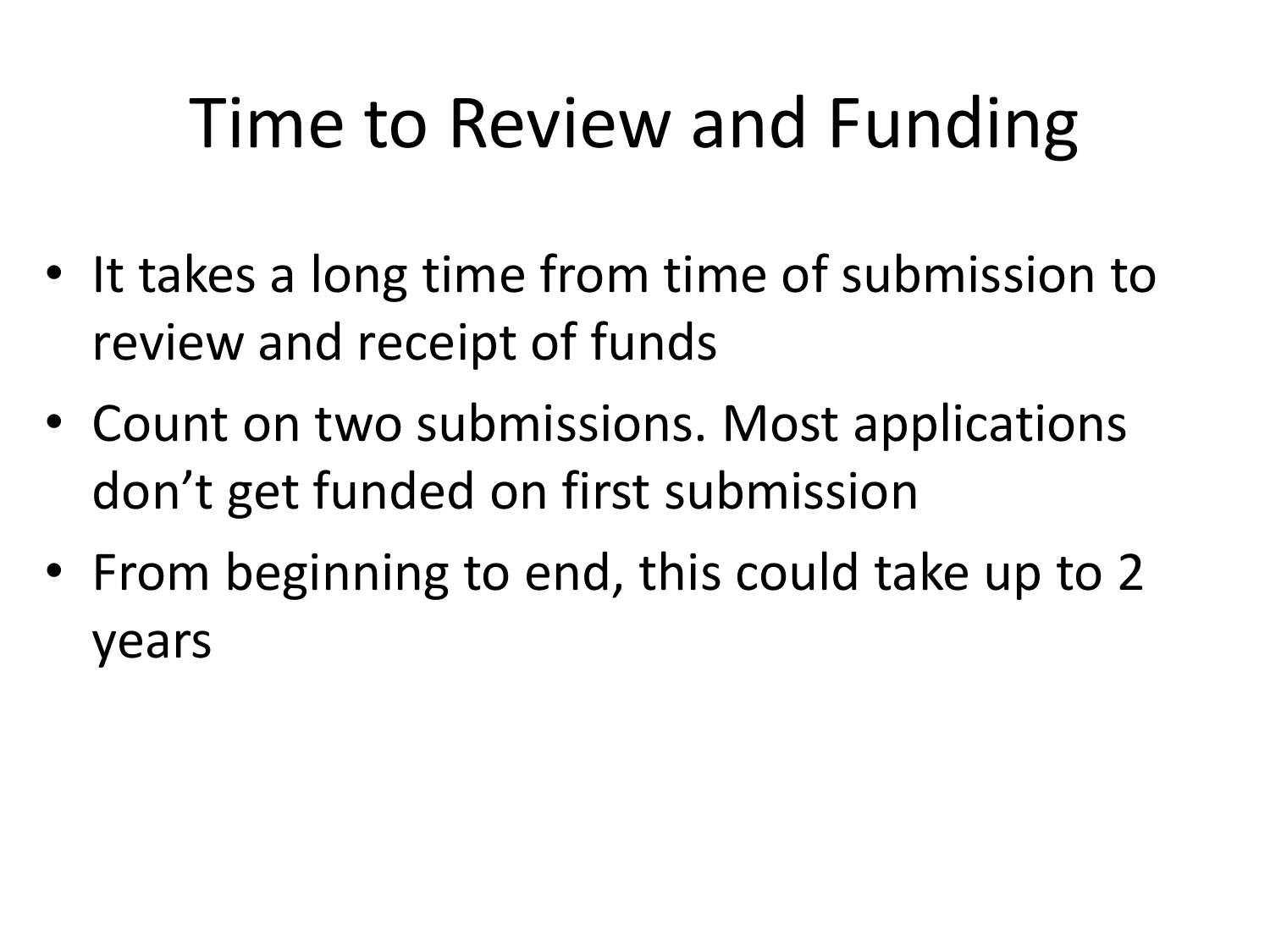### Overview NIH

- You send in your grant: what happens next?
- Center for Scientific Review
- Assignment of grant to Institute (where money comes from) and Study Section (where expertise resides)
- How is this decided?

-title, abstract and primary outcome variables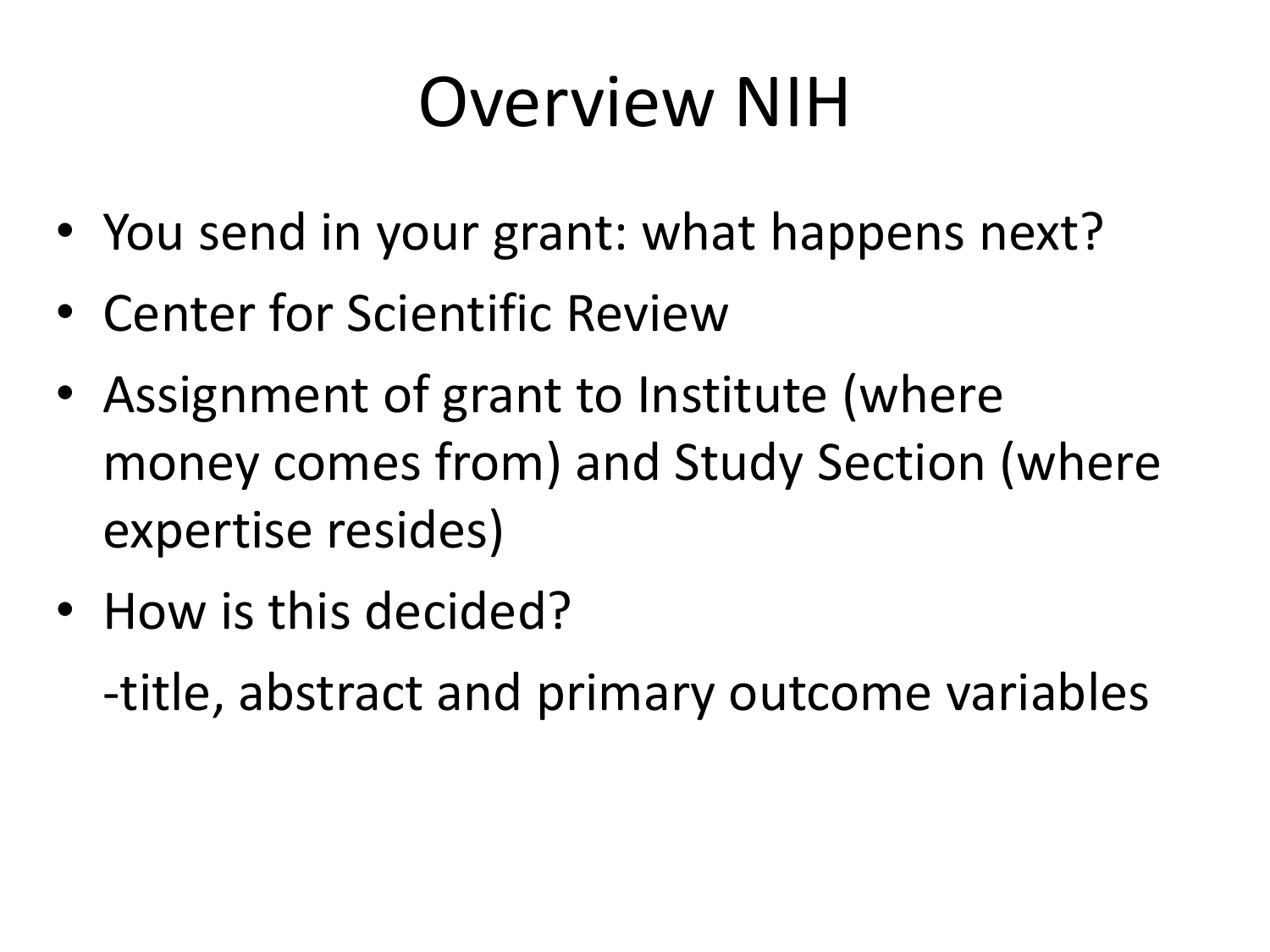### Review Process

- Study section has about 30 people
- 3 people actually read the grant
- Initial scores are given by the 3 reviewers
- Primary reviewer describes grant
- Secondary and tertiary add anything else that hasn't been mentioned.
- Open to discussion. Other committee members are looking at the grant online and may weigh in. Around 15 min allotted to each grant (NRSA or Ks)
- RO1s can be triaged and not discussed at all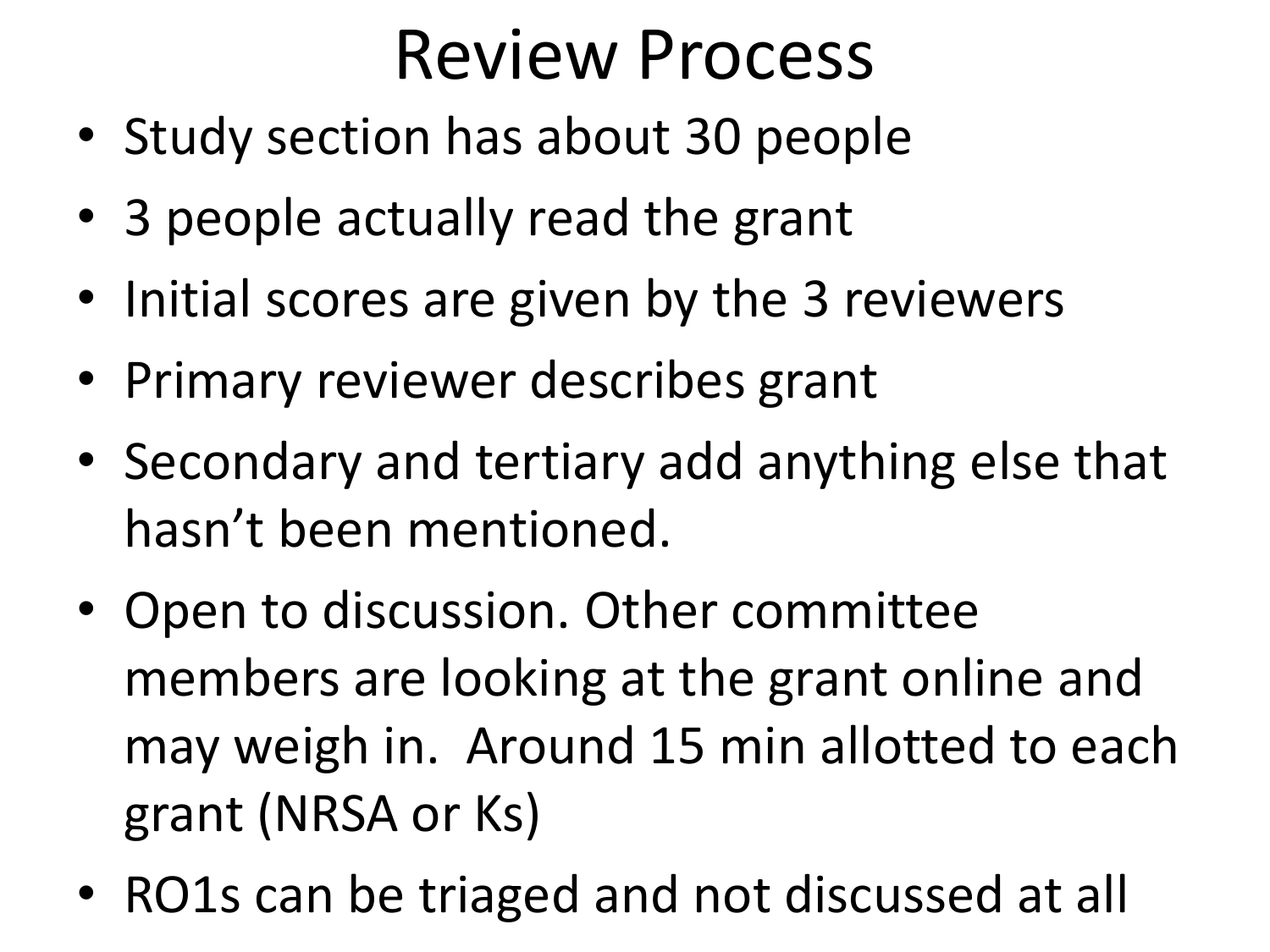#### Scoring Descriptions

| Impact                                                                                                                                                                                   | <b>Score</b>   | <b>Descriptor</b> | <b>Strengths/Weaknesses</b> |
|------------------------------------------------------------------------------------------------------------------------------------------------------------------------------------------|----------------|-------------------|-----------------------------|
| High Impact                                                                                                                                                                              | 1              | Exceptional       | <b>Strengths</b>            |
|                                                                                                                                                                                          | $\overline{2}$ | Outstanding       |                             |
|                                                                                                                                                                                          | 3              | <b>Excellent</b>  |                             |
| Moderate<br>Impact                                                                                                                                                                       | $\overline{4}$ | <b>Very Good</b>  |                             |
|                                                                                                                                                                                          | 5              | Good              |                             |
|                                                                                                                                                                                          | 6              | Satisfactory      |                             |
| Low Impact                                                                                                                                                                               | $\overline{7}$ | Fair              |                             |
|                                                                                                                                                                                          | 8              | Marginal          |                             |
|                                                                                                                                                                                          | 9              | Poor              | <b>Weaknesses</b>           |
| <b>Non-numeric score options:</b> $NR = Not$ Recommended for Further Consideration,<br>$DF = Deferred$ , $AB = Abstention$ , $CF = Conflict$ , $NP = Not Present$ , $ND = Not Discussed$ |                |                   |                             |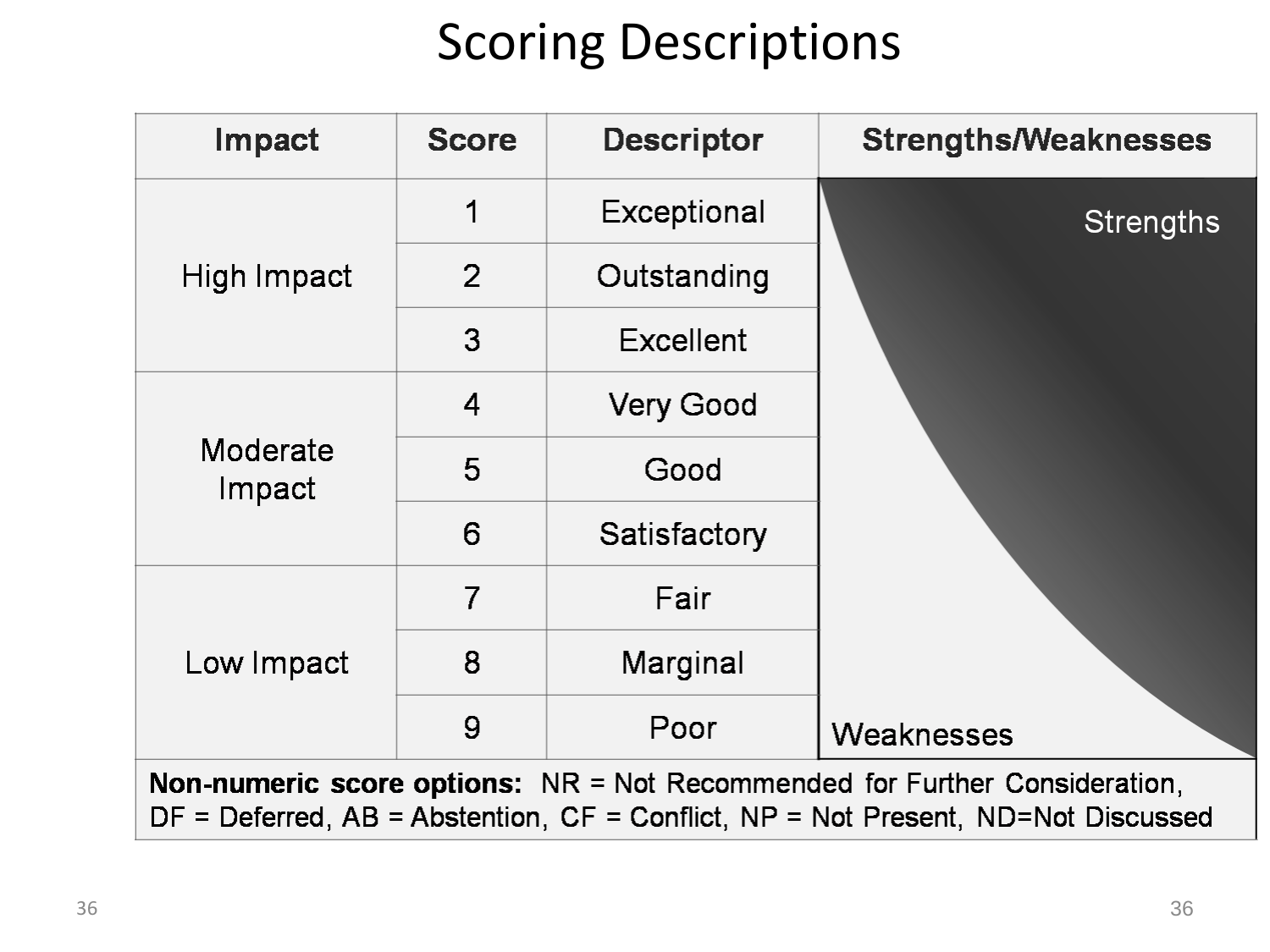#### Scoring Descriptions

| <b>Score</b>   | <b>Descriptor</b>   | <b>Additional Guidance on Strengths/Weaknesses</b>  |  |
|----------------|---------------------|-----------------------------------------------------|--|
| 1              | <b>Exceptional</b>  | Exceptionally strong with essentially no weaknesses |  |
| $\mathbf{2}$   | Outstanding         | Extremely strong with negligible weaknesses         |  |
| 3              | <b>Excellent</b>    | Very strong with only some minor weaknesses         |  |
| 4              | <b>Very Good</b>    | Strong but with numerous minor weaknesses           |  |
| 5              | Good                | Strong but with at least one moderate weakness      |  |
| 6              | <b>Satisfactory</b> | Some strengths but also some moderate weaknesses    |  |
| $\overline{7}$ | <b>Fair</b>         | Some strengths but with at least one major weakness |  |
| 8              | <b>Marginal</b>     | A few strengths and a few major weaknesses          |  |
| 9              | Poor                | Very few strengths and numerous major weaknesses    |  |

**Minor Weakness:** An easily addressable weakness that does not substantially lessen impact **Moderate Weakness:** A weakness that lessens impact **Major Weakness:** A weakness that severely limits impact